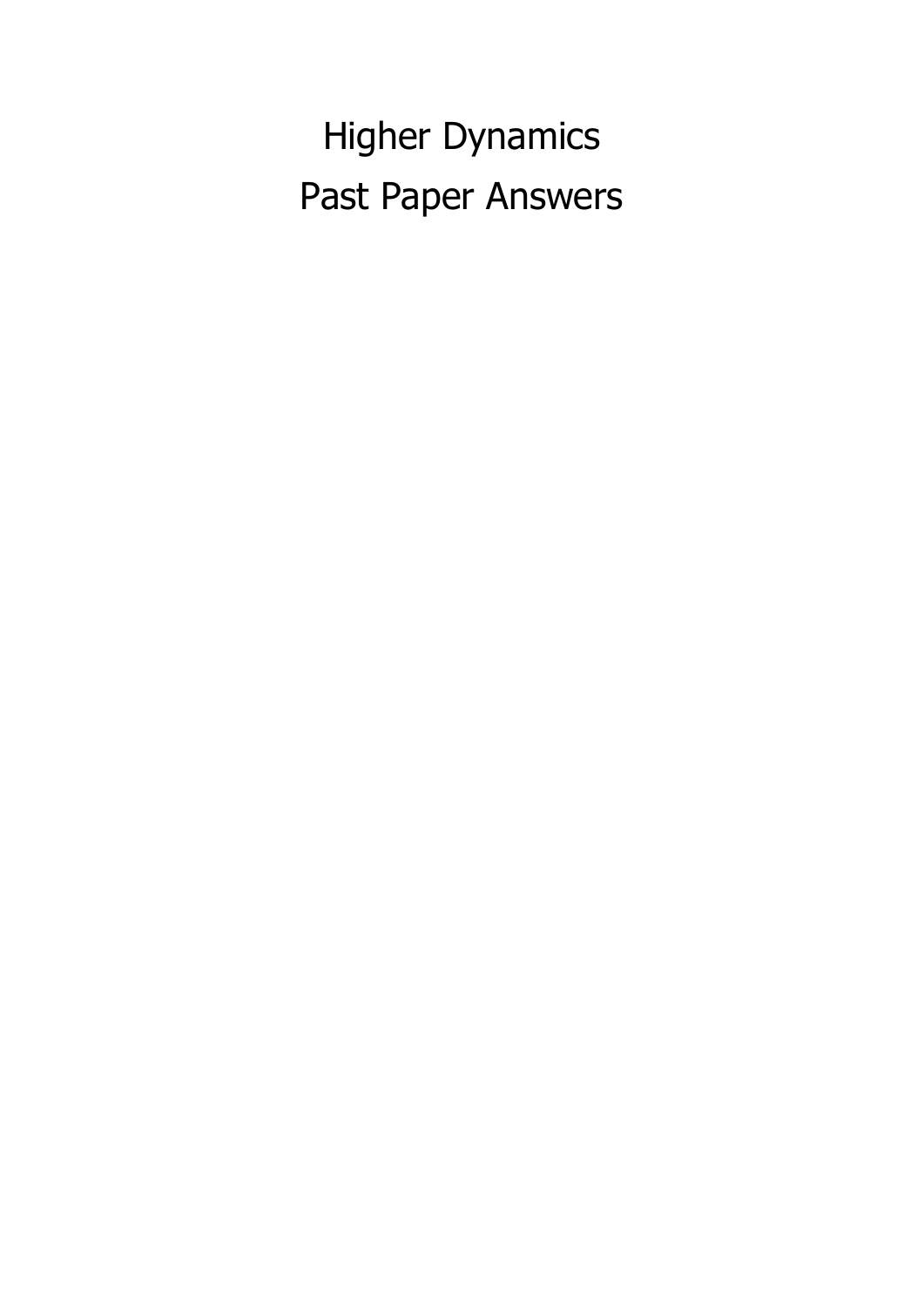#### **Contents**

| Forces                   | pg 2-4   |
|--------------------------|----------|
| <b>Linear Motion</b>     | pg 4-7   |
| Momentum and Impulse     | pg 7-13  |
| <b>Motion Graphs</b>     | pg 13-15 |
| <b>Projectile Motion</b> | pg 15-20 |
| <b>Vector Diagrams</b>   | pg 20-29 |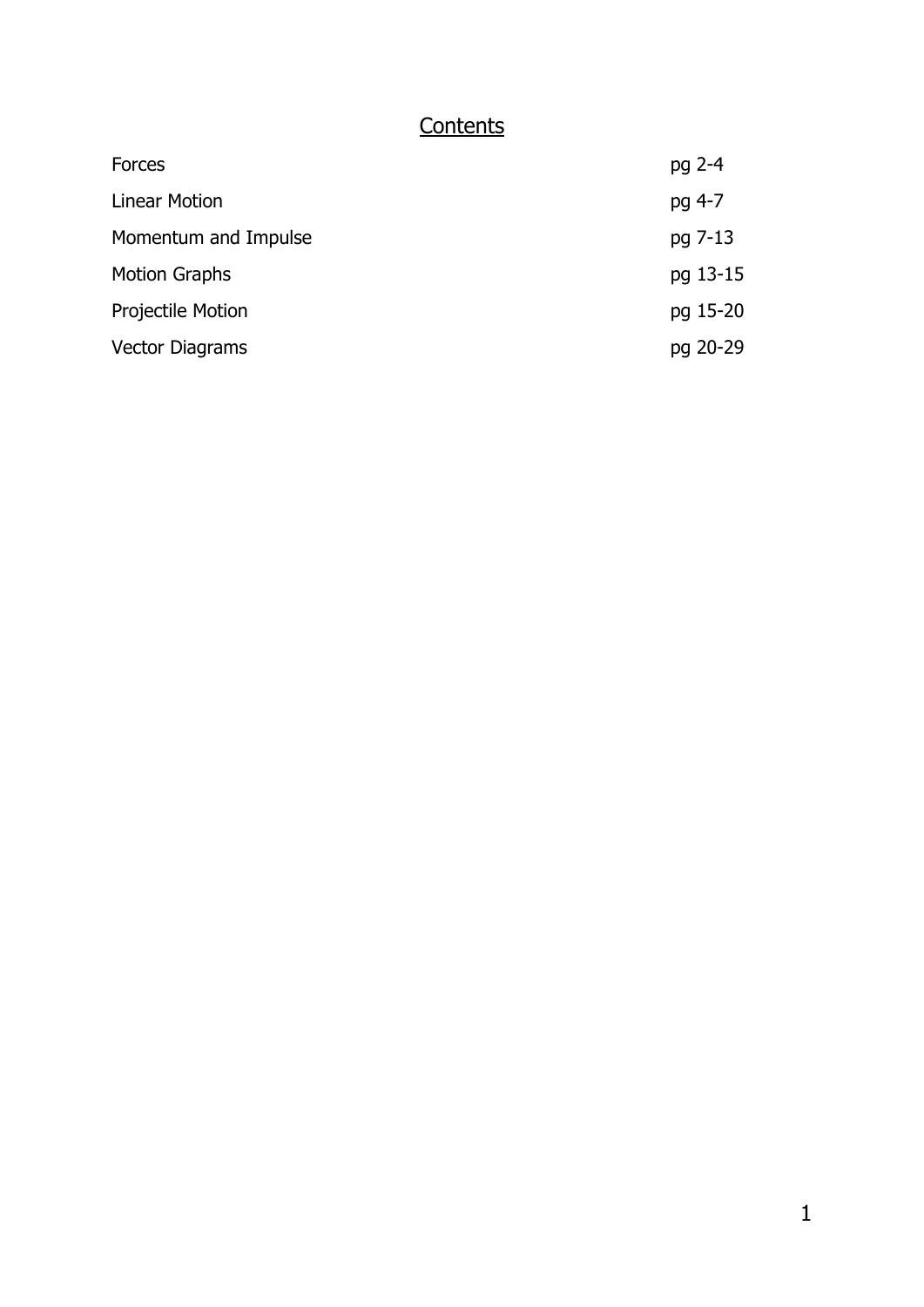# Higher Dynamics Answers

#### **Forces**

|                         |  | 1. C 2. C 3. C 4. A 5. C 6. C       |  |
|-------------------------|--|-------------------------------------|--|
|                         |  | 7. D 8. B 9. B 10. D 11. B 12. C    |  |
|                         |  | 13. E 14. A 15. B 16. D 17. A 18. C |  |
| 19. B 20. B 21. A 22. B |  |                                     |  |

|         | 23ai) $F_h = F \cos \theta$<br>$F_h = 4 \times cos(26)$<br>$F_h = 3.6 N$<br>Answer must be exactly the same as value given for "show" questions. No<br>mark if left as 3.595 N.                                                                                                                                                                                                                                       | $(1)$ sub.               |
|---------|-----------------------------------------------------------------------------------------------------------------------------------------------------------------------------------------------------------------------------------------------------------------------------------------------------------------------------------------------------------------------------------------------------------------------|--------------------------|
|         | $23ai$ i)   F = ma<br>$3.6 = 18 \times a$<br>$a = 0.2$ m s <sup>-2</sup>                                                                                                                                                                                                                                                                                                                                              | (1)<br>(1)<br>(1)        |
| 23aiii) | $s = ut + V2at2$<br>$s = 0 \times 7 + 0.5 \times 0.2 \times 7^2$<br>$s = 4.9 m$                                                                                                                                                                                                                                                                                                                                       | (1)<br>(1)<br>(1)        |
| 23b)    | It would increase<br>as the smaller the angle the greater the horizontal component of force/<br>the greater the unbalanced force, therefore the greater the acceleration.<br>Could prove through a calculation to justify your statement about the<br>distance travelled by the box being greater.<br>No attempt to justify means 0 marks, even if you said it would increase.<br>" <b>must</b> justify your answer". | (1)<br>(1)               |
| 24a)    | $W_{\text{parallel}} = \text{mgsin}\theta$<br>$W_{\text{parallel}} = 2600 \times 9.8 \times \sin(12)$<br>$Wparallel = 5300 N$                                                                                                                                                                                                                                                                                         | (1)<br>(1)               |
| 24b)    | unbalanced force = $5300 - 1400 = 3900$ N<br>$F_{un} = ma$<br>$3900 = 2600 \times a$<br>$a = 1.5$ m s <sup>-2</sup>                                                                                                                                                                                                                                                                                                   | (1)<br>(1)<br>(1)<br>(1) |

| $(1)$ final ans.<br>$E_k = 325000$ J<br>$v = 15.8$ |  | 24c) $ v^2 = u^2 + 2as$<br>$v^2 = 5^2 + (2 \times 1.5 \times 75)$ | $E_k = \frac{1}{2}mv^2$<br>$E_k = \frac{1}{2} \times 2600 \times 15.8^2$ | <i>both equations</i> $(1)$ both eq. | $(1), (1)$ sub. |
|----------------------------------------------------|--|-------------------------------------------------------------------|--------------------------------------------------------------------------|--------------------------------------|-----------------|
|----------------------------------------------------|--|-------------------------------------------------------------------|--------------------------------------------------------------------------|--------------------------------------|-----------------|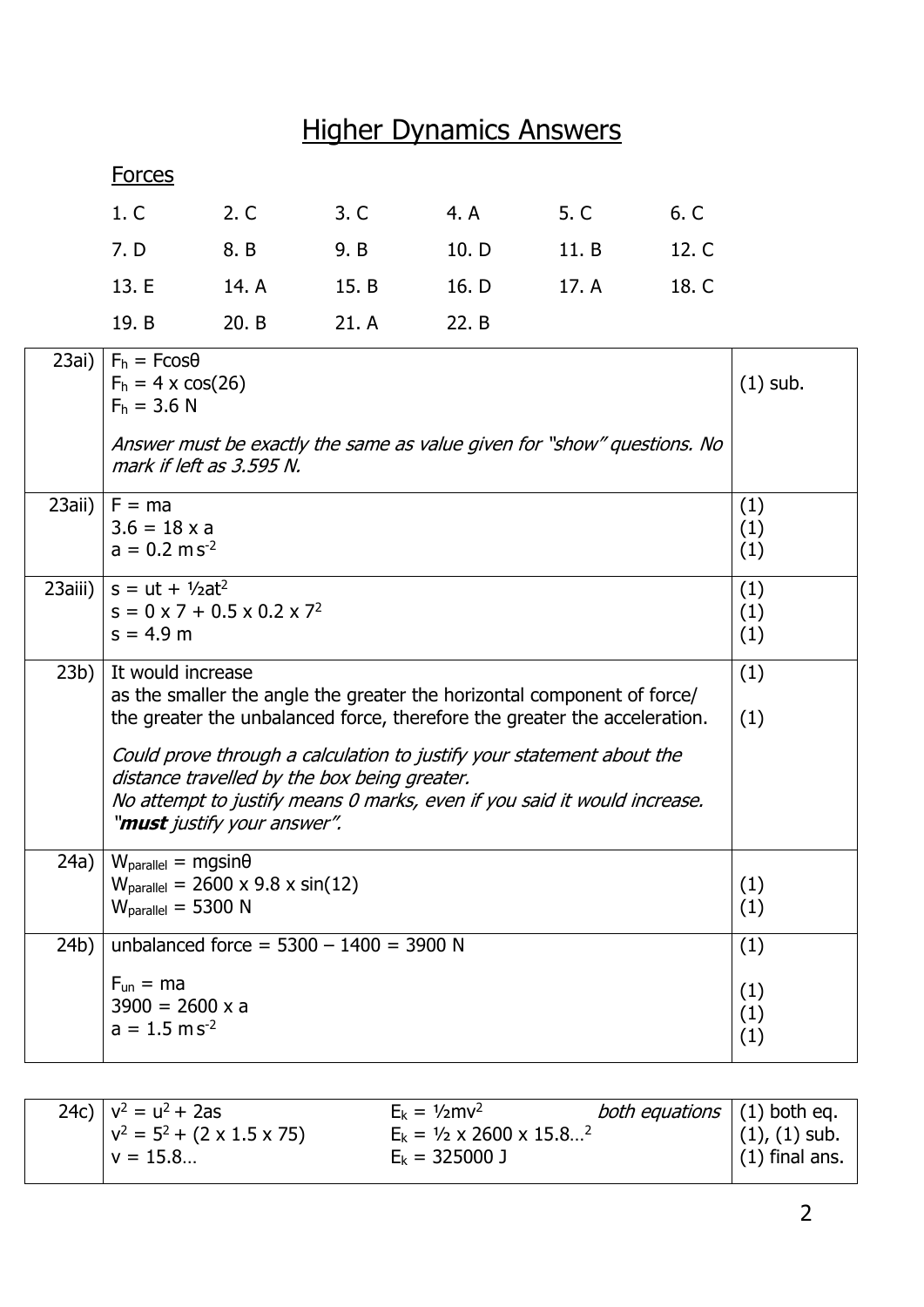|      | Or similar to get same final answer.                                                                                                         |                   |
|------|----------------------------------------------------------------------------------------------------------------------------------------------|-------------------|
|      |                                                                                                                                              |                   |
| 25a) | $W_{\text{parallel}} = \text{mgsin}\theta$<br>$W_{\text{parallel}} = 60 \times 9.8 \times \sin(22)$<br>$W_{\text{parallel}} = 220 \text{ N}$ | (1)<br>(1)        |
| 25b) | (unbalanced force = $220 -180 = 40$ N)                                                                                                       |                   |
|      | $F_{un} = ma$<br>$40 = 60 \times a$<br>$a = 0.67$ ms <sup>-2</sup>                                                                           | (1)<br>(1)        |
|      | Answer must be exactly the same as value given for "show" questions.<br>Mark off if left as 0.667 ms <sup>-2</sup> .                         |                   |
|      | 25c) $ v^2 = u^2 + 2as$<br>$v^2 = 0^2 + (2 \times 0.67 \times 50)$<br>$v = 8.2 \text{ m s}^{-1}$                                             | (1)<br>(1)<br>(1) |
| 25d) | It would be less<br>as smaller mass means smaller component of weight therefore a smaller<br>unbalanced force so less acceleration.          | (1)<br>(1)        |
|      | "slower" acceleration not accepted.                                                                                                          |                   |
| 26a) | $E_w = Fd$<br>$75 \times 10^3 = F \times 50$<br>$F = 1500 N$                                                                                 | (1)<br>(1)<br>(1) |
|      | Unbalanced force = braking force + friction<br>$1500 =$ braking force + 300<br>braking force $= 1200$ N                                      | (1)               |
| 26b) | Braking force less<br>as the kinetic energy of the car is less so the work done in stopping the<br>car is less.                              | (1)               |
|      |                                                                                                                                              | (1)               |
|      | No attempt to justify means 0 marks, even if you said it would increase.<br>" <b>must</b> justify your answer".                              |                   |
|      |                                                                                                                                              |                   |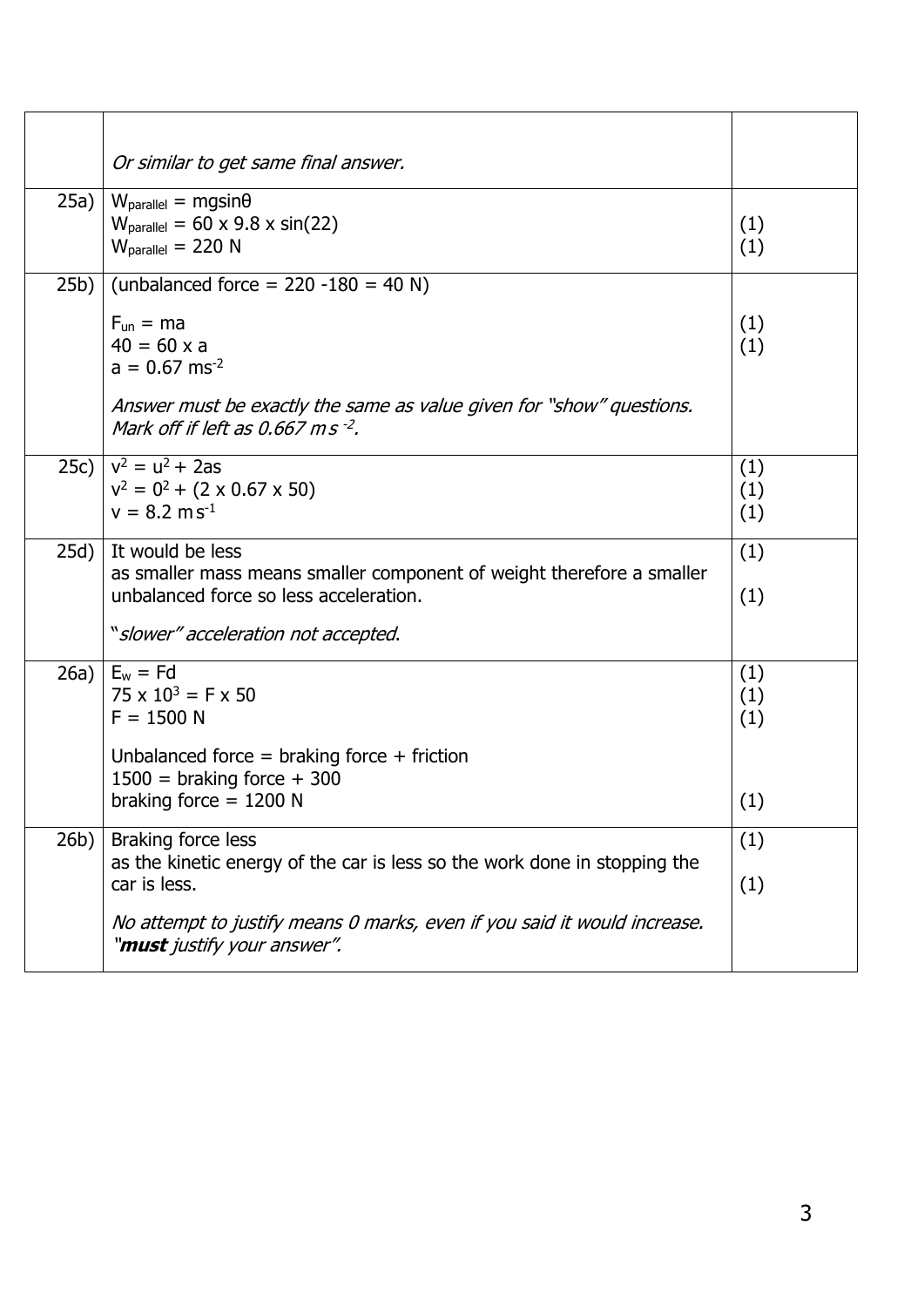| 27a) | $v^2 = u^2 + 2as$                                                                  |     |
|------|------------------------------------------------------------------------------------|-----|
|      | $0^2 = 90^2 + (2 \times a \times 1980)$                                            |     |
|      | $a = -2.04$ m s <sup>-1</sup>                                                      | (1) |
|      | $F_{un} = ma$                                                                      |     |
|      | $F_{un}$ = 3520 x -2.04                                                            |     |
|      | $F_{un} = -7200$ N                                                                 | (1) |
|      |                                                                                    |     |
|      | $W = mg$                                                                           |     |
|      | $W = 3520 \times 1.25$                                                             |     |
|      | $W = 4400 N$                                                                       | (1) |
|      | Engine thrust = weight + unbalanced force                                          |     |
|      | Engine thrust = $4400 + 7200$                                                      |     |
|      | Engine thrust = $11600$ N                                                          | (1) |
|      |                                                                                    |     |
| 27b) | Tension = Share of Weight $\div \cos\theta$ (three cables so third of weight each) |     |
|      | $T = \frac{V_3 W}{\cos \theta}$                                                    | (1) |
|      |                                                                                    |     |
|      | $\frac{1}{3} \times 1380$                                                          |     |
|      | cos(20)                                                                            | (1) |
|      | $T = 490 N$                                                                        |     |
|      |                                                                                    |     |

#### Linear Motion

|                | 1. E 2. E 3. C 4. D 5. A 6. B |  |
|----------------|-------------------------------|--|
| 7. B 8. B 9. C |                               |  |

|          | 10ai) $ s = \frac{1}{2}(u + v)t$<br>$s = 0.5 \times (60 + 0) \times 40$<br>$s = 1200$ m<br>Or similar to get same final answer.                                                                                                                                                                                                       | $(1)$ eq.<br>$(1)$ sub.<br>$(1)$ final ans.              |
|----------|---------------------------------------------------------------------------------------------------------------------------------------------------------------------------------------------------------------------------------------------------------------------------------------------------------------------------------------|----------------------------------------------------------|
| $10ai$ ) | $Ft = mv - mu$<br>$F \times 40 = 7.5 \times 10^5 \times 0 - 7.5 \times 10^5 \times 60$<br>$F = -1.13 \times 10^6$ N<br>Or similar to get same final answer. Answer must be negative based on<br>your substitution. If you get "v" and "u" the wrong way round when<br>substituting in your numbers then 1 mark for the equation only. | (1)<br>(1)<br>(1)                                        |
| 10b)     | $P = IV$<br>$8.5 \times 10^6 = 2.5 \times 10^3 \times V$<br>$V = 3400 V$                                                                                                                                                                                                                                                              | $(1)$ both eq.<br>$(1)$ , $(1)$ sub.<br>$(1)$ final ans. |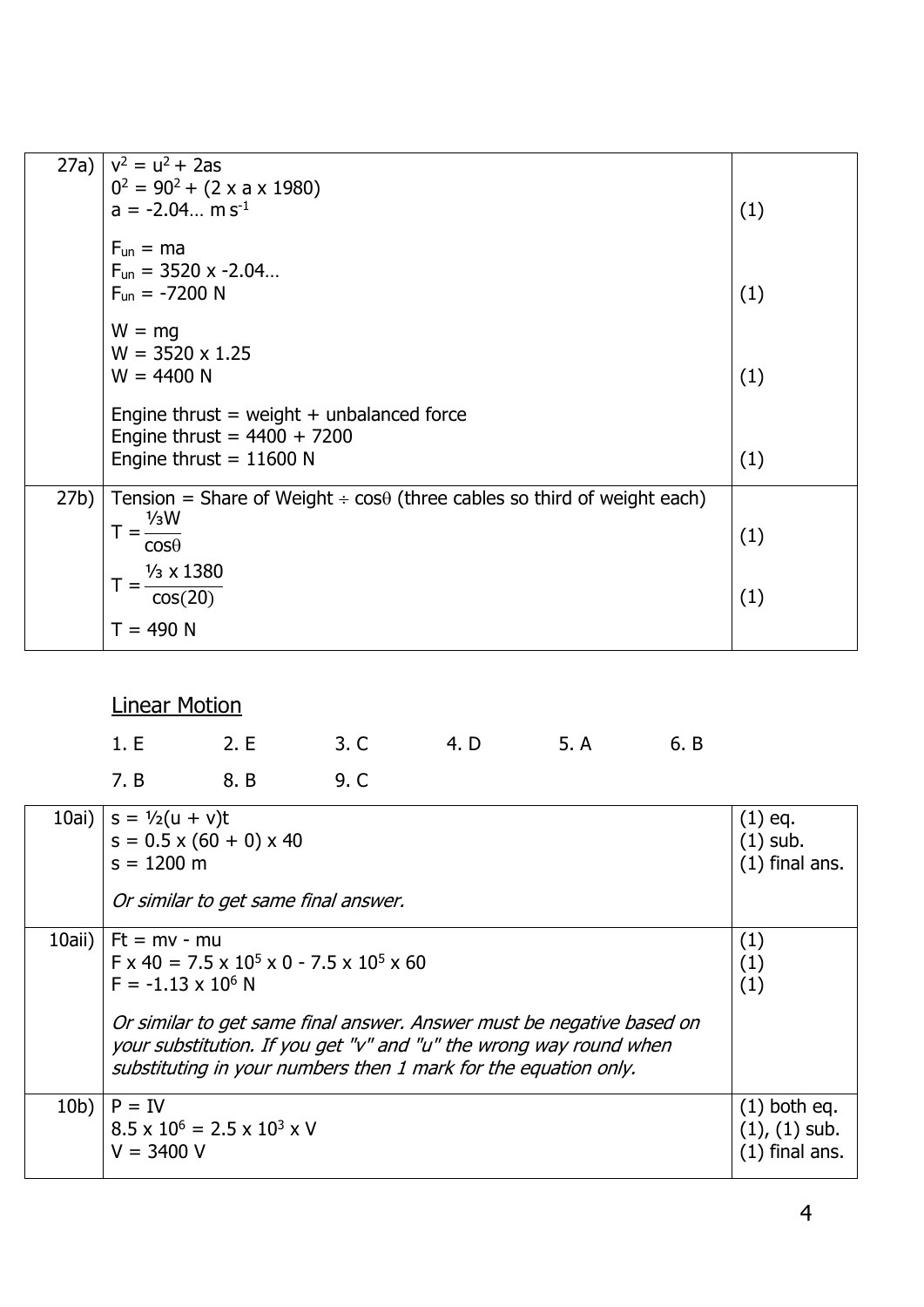|                 | $V_{rms} = V_{peak}/\sqrt{2}$<br>$3400 = V_{\text{peak}}/\sqrt{2}$<br>$V_{peak} = 4810 V$                                                                                                                                       |                                                          |
|-----------------|---------------------------------------------------------------------------------------------------------------------------------------------------------------------------------------------------------------------------------|----------------------------------------------------------|
|                 | 11a) $ v^2 = u^2 + 2as$<br>$12^2 = 30^2 + 2 \times (-9) \times s$<br>$s = 42 m$                                                                                                                                                 | (1)<br>(1)<br>(1)                                        |
| 11 <sub>b</sub> | Speed at Q is greater/faster<br>as if the mass is increased then the deceleration will decrease when the<br>force is constant (due to $F_{un} = ma$ ).<br>Could prove through a calculation to justify your statement about the | (1)<br>(1)                                               |
|                 | speed being greater.                                                                                                                                                                                                            |                                                          |
| 11ci)           | Electrons and holes combine at the junction<br>causing photons to be emitted.                                                                                                                                                   | (1)<br>(1)                                               |
| $11$ cii)       | $P = IV$<br>$2.2 = I \times 5$<br>$I = 0.44 A$                                                                                                                                                                                  | $(1)$ both eq.<br>$(1)$ , $(1)$ sub.<br>$(1)$ final ans. |
|                 | (Voltage across resistor R = $12 - 5 = 7$ V)                                                                                                                                                                                    |                                                          |
|                 | $V = IR$<br>$7 = 0.44 \times R$<br>$R = 15.9 \Omega$                                                                                                                                                                            |                                                          |
| 12ai)           | $v^2 = u^2 + 2as$<br>$v^2 = 0^2 + 2 \times (-9.8) \times (-2)$<br>$v = 6.3$ m s <sup>-1</sup><br>If you used (positive) 2 for "s" then "a" must also be positive to be                                                          | (1)<br>(1)                                               |
|                 | consistent with you making downwards motion positive. If not then one<br>mark for the equation only.                                                                                                                            |                                                          |
| 12aii)          | Change in momentum = $mv - mu$<br>Change in momentum = $40 \times 5.7 - 40 \times (-6.3)$<br>Change in momentum = 480 kg m $s^{-1}$                                                                                             | (1)<br>(1)<br>(1)                                        |
|                 | "v" and "u" must have opposite signs to represent velocity in different<br>directions. Other suitable methods to get the same answer are fine.                                                                                  |                                                          |
| 12aiii)         | Change in momentum $=$ Ft<br>$480 = F \times 0.50$<br>$F = 960 N$                                                                                                                                                               | (1)<br>(1)<br>(1)                                        |
|                 | Other suitable methods to get the same answer are fine. If answer is<br>negative, based on your answer to 12aii) being negative, this is fine.                                                                                  |                                                          |
| 12b)            | Tension = Share of Weight $\div \cos\theta$ (two ropes so half of the weight each)                                                                                                                                              | (1)                                                      |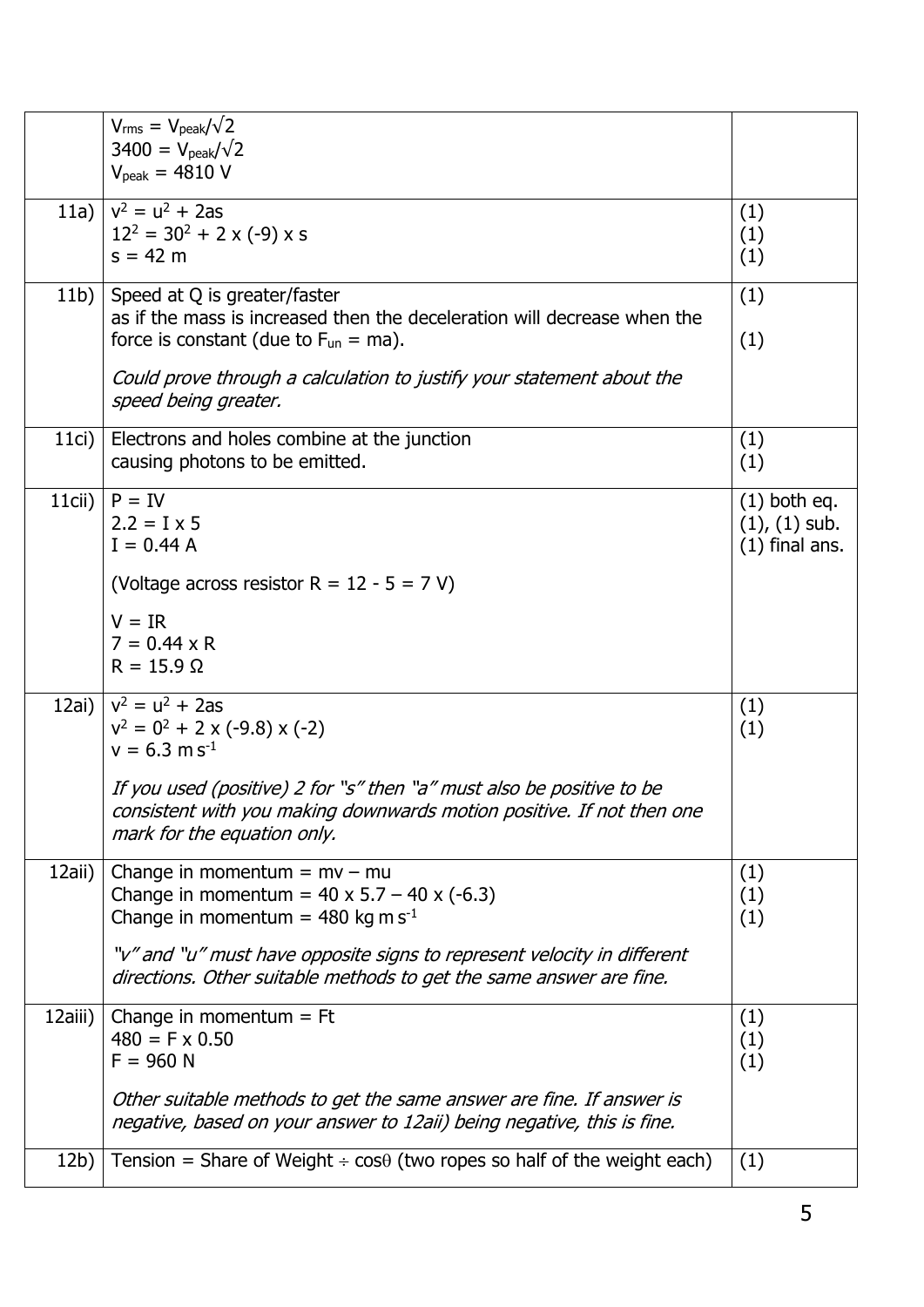|           | 1/2W<br>$T = \frac{1}{\cos \theta}$                                                                                                                                       |                                                         |
|-----------|---------------------------------------------------------------------------------------------------------------------------------------------------------------------------|---------------------------------------------------------|
|           | If $\theta$ increases then $cos\theta$ decreases meaning T will increase assuming W is<br>constant.                                                                       | (1)                                                     |
| 13a)      | _ v - u<br>$a = \frac{1}{t}$                                                                                                                                              | $(1)$ equation                                          |
|           | $a = \frac{20 - 0}{4}$                                                                                                                                                    | $(1)$ sub.                                              |
|           | $a = 5$ m s <sup>-2</sup>                                                                                                                                                 |                                                         |
| 13b)      | motorcycle<br>$s = \frac{1}{2}(u + v)t$<br>$s = \frac{1}{2}(0 + 20) \times 4$<br>$s = 40 m$                                                                               | $(1)$ both eq.<br>$(1)$ , $(1)$ sub<br>$(1)$ final ans. |
|           | car<br>$d = vt$<br>$d = 15 \times 4$<br>$d = 60$ m                                                                                                                        |                                                         |
|           | Difference = $60 - 40 = 20$ m                                                                                                                                             |                                                         |
|           | Could use "s = $\frac{1}{2}(u + v)t$ " for the car too.                                                                                                                   |                                                         |
| 13ci)     | $F_{un} = ma$<br>$F_{un} = 290 \times 5$<br>$F_{un} = 1450 N$                                                                                                             | (1)<br>(1)                                              |
|           | Driving force – Frictional force = Unbalanced force<br>$1800$ - Friction force = 1450                                                                                     | (1)                                                     |
|           | Frictional force = $350 N$<br>If the working to calculate the frictional force isn't shown but answer is<br>still 350 N then 4 marks still awarded.                       | (1)                                                     |
| $13$ cii) | The frictional force increases as speed increases<br>so the driving force must increase to keep the unbalanced force constant<br>(which keeps the acceleration constant). | (1)<br>(1)                                              |
| 14ai)     | The velocity changes by 0.32 m $s^{-1}$ every second.                                                                                                                     | (1)                                                     |
| 14aii)    | $s = ut + V_2at^2$<br>$s = 0 \times 25 + 0.5 \times 0.32 \times 25^2$<br>$s = 100$ m                                                                                      | (1)<br>(1)<br>(1)                                       |
|           | 14bi) $f_0 = f_s \left(\frac{v}{v \pm v_s}\right)$                                                                                                                        | (1)                                                     |
|           | $290 = 270 \left( \frac{340}{340 - x_s} \right)$                                                                                                                          |                                                         |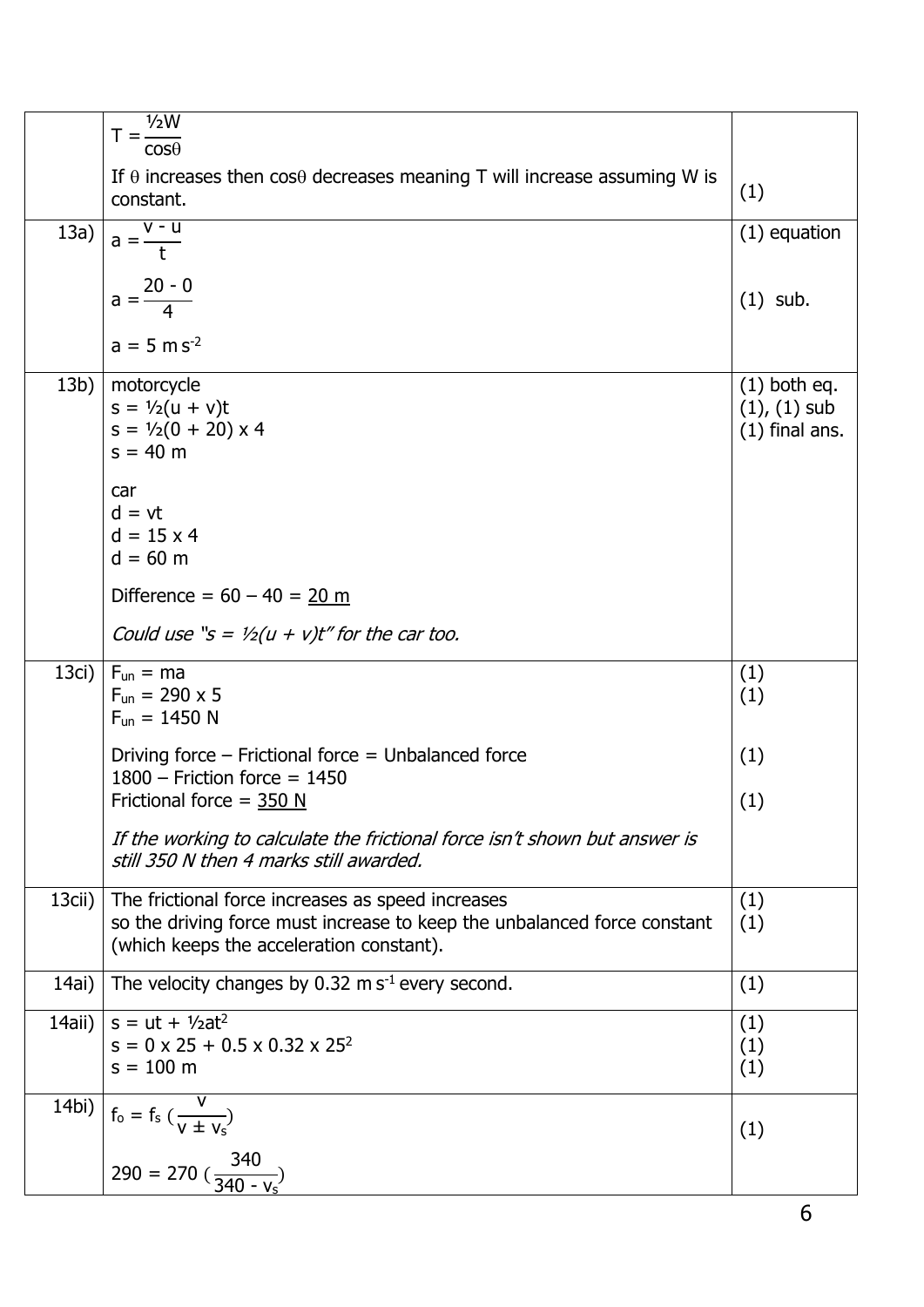|        | $v_s = 23.4$ m s <sup>-1</sup>                                                                                                                                                  | (1) |
|--------|---------------------------------------------------------------------------------------------------------------------------------------------------------------------------------|-----|
|        |                                                                                                                                                                                 | (1) |
| 14bii) | Less waves (or wavefronts) observed per second.                                                                                                                                 | (1) |
|        | or                                                                                                                                                                              |     |
|        | The wavefronts are further apart                                                                                                                                                |     |
|        | or                                                                                                                                                                              |     |
|        | The wavelength is increased                                                                                                                                                     |     |
|        | or                                                                                                                                                                              |     |
|        | A diagram showing waves bunched together in front of the train and<br>more spread apart behind the train. However, train's direction of travel<br><b>must</b> be shown/implied. |     |

## Momentum and Impulse

|                         |  | 1. B 2. D 3. C 4. B 5. B 6. E       |  |
|-------------------------|--|-------------------------------------|--|
|                         |  | 7. D 8. C 9. B 10. C 11. A 12. D    |  |
|                         |  | 13. C 14. B 15. C 16. A 17. C 18. B |  |
| 19. C 20. C 21. B 22. E |  |                                     |  |

|        | 23ai) $v^2 = u^2 + 2as$<br>$v^2 = 0^2 + (2 \times 9.8 \times 2)$<br>$v = 6.26$ m s <sup>-1</sup>                                                                              | (1)<br>(1)<br>(1) |
|--------|-------------------------------------------------------------------------------------------------------------------------------------------------------------------------------|-------------------|
|        | If you used (negative) 2 for "s" then "a" must also be negative to be<br>consistent with you making downwards motion negative. If not then one<br>mark for the equation only. |                   |
| 23aii) | $Ft = mv - mu$<br>$F \times 0.02 = 15 \times 0 - 15 \times 6.26$<br>$F = -4695 N$                                                                                             | (1)<br>(1)<br>(1) |
| 23b)   | It would decrease<br>as the change in momentum is constant but the time of contact will be<br>increased.<br>Could show by calculation.                                        | (1)<br>(1)        |
| 23c)   | Mass X                                                                                                                                                                        | (1)               |
|        | as the force applied by each mass is the same but X has a smaller surface<br>area in contact with the pipe so the pressure is more ( $p = F/A$ ).                             | (1)               |
| 24aiA) | Impulse $=$ Ft<br>Impulse = $0.5 \times 3 \times 10^{-3}$<br>Impulse = $1.5 \times 10^{-3}$ Ns                                                                                | (1)<br>(1)<br>(1) |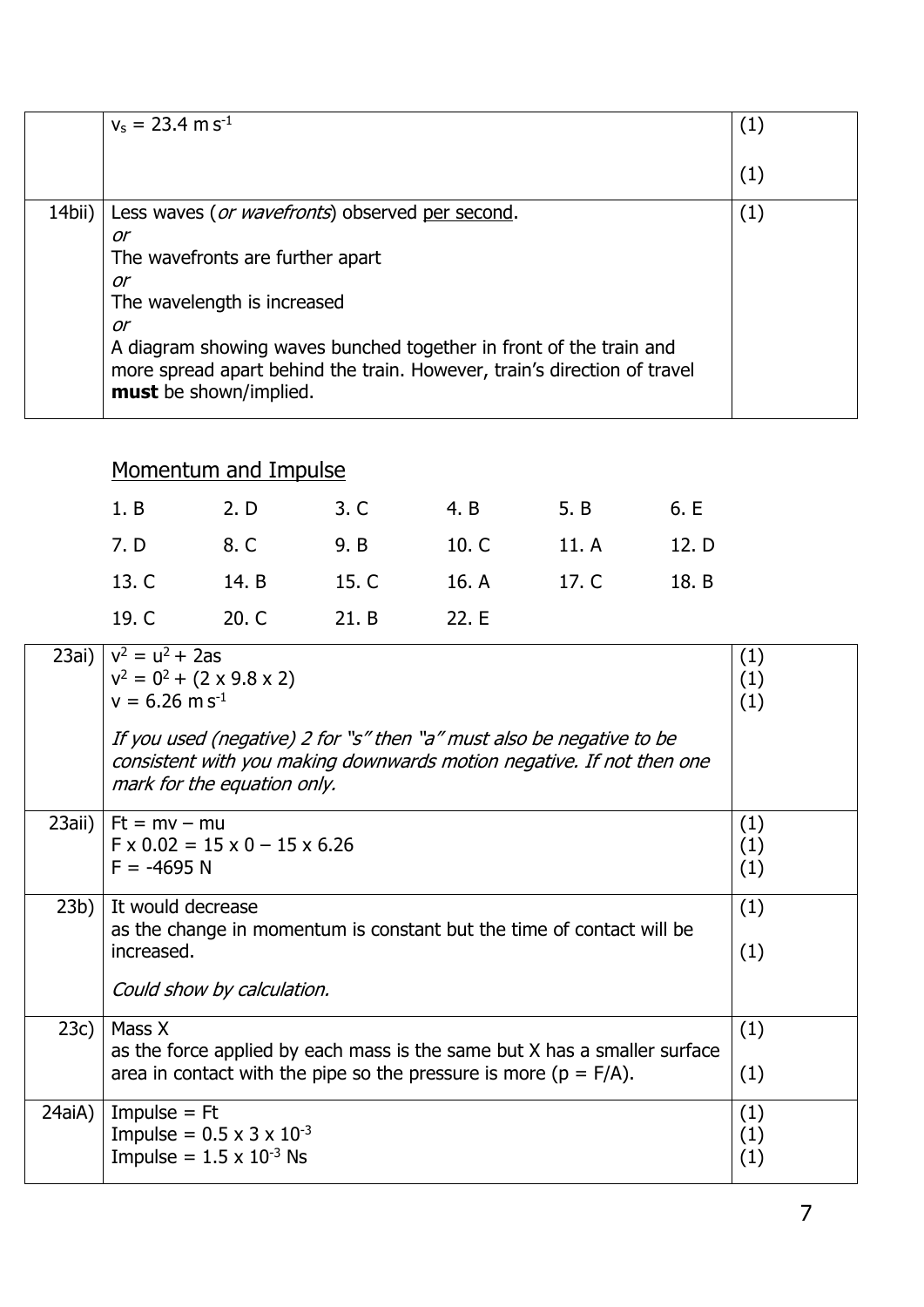| 24aiB)   | $Impulse = mv - mu$<br>$1.5 \times 10^{-3} = 2.5 \times 10^{-5} \times v - 2.5 \times 10^{-5} \times 0$        | (1)<br>(1)                             |
|----------|----------------------------------------------------------------------------------------------------------------|----------------------------------------|
|          | $v = 60$ m s <sup>-1</sup>                                                                                     | (1)                                    |
| 24aii)   | Impulse $=$ Area under the graph                                                                               | (1)                                    |
|          | Impulse = $1/2bh$<br>Impulse = $\frac{1}{2} \times 3 \times 10^{-3} \times 0.5$                                |                                        |
|          | Impulse = $0.75 \times 10^{-3}$ Ns                                                                             | (1)                                    |
|          | Half the original impulse so half the original speed.                                                          | (1)                                    |
| 24b)     | $E = QV$                                                                                                       | $(1)$ both eq.                         |
|          | $E = 6.5 \times 10^{-6} \times 5 \times 10^{3}$<br>$E = 0.0325$ J                                              | $(1)$ , $(1)$ sub.<br>$(1)$ final ans. |
|          |                                                                                                                |                                        |
|          | $E_k = 1/2mv^2$<br>$0.0325 = \frac{1}{2} \times 4 \times 10^{-5} \times \sqrt{2}$                              |                                        |
|          | $v = 40.3$ m s <sup>-1</sup>                                                                                   |                                        |
|          |                                                                                                                |                                        |
| 25a)     | $m_1u_1 + m_2u_2 = m_1v_1 + m_2v_2$<br>$2500 \times 0.5 + 1500 \times u_2 = 2500 \times 0.2 + 1500 \times 0.2$ | (1)<br>(1)                             |
|          | $u_2 = -0.3$ m s <sup>-1</sup>                                                                                 | (1)                                    |
|          | Could do $p = mv$ 4 times to get the same final answer.                                                        |                                        |
|          |                                                                                                                |                                        |
| 25bi)    | The space probe                                                                                                | (1)                                    |
| 25bii)   | $Ft = mv - mu$                                                                                                 | (1)                                    |
|          | $-500 \times t = 4000 \times 0 - 4000 \times 0.2$<br>$t = 1.6 s$                                               | (1)<br>(1)                             |
|          |                                                                                                                |                                        |
|          | Negative force as this is acting to the left.                                                                  |                                        |
|          | 25c)   Fire rocket engine of space vehicle then fire probe engine for twice as                                 |                                        |
|          | long.<br><b>or</b>                                                                                             | (1)                                    |
|          | Fire both engines then fire probe engine only for same time.                                                   |                                        |
|          | Could be shown by calculation.                                                                                 |                                        |
|          |                                                                                                                |                                        |
| 26ai)    | Impulse $=$ Area under the graph                                                                               | (1)                                    |
|          | Impulse = $1/2bh$<br>Impulse = $\frac{1}{2} \times 10 \times 10^{-3} \times 70$                                | (1)                                    |
|          | Impulse = $0.35$ N s                                                                                           |                                        |
| $26ai$ ) | $-0.35$ Ns                                                                                                     | (1)                                    |
|          | <b>or</b>                                                                                                      |                                        |
|          | 0.35 N s upwards                                                                                               |                                        |
| 26aiii)  | $Impulse = mv - mu$                                                                                            | (1)                                    |
|          | $-0.35 = 0.05 \times v - 0.05 \times 5.6$                                                                      | (1)                                    |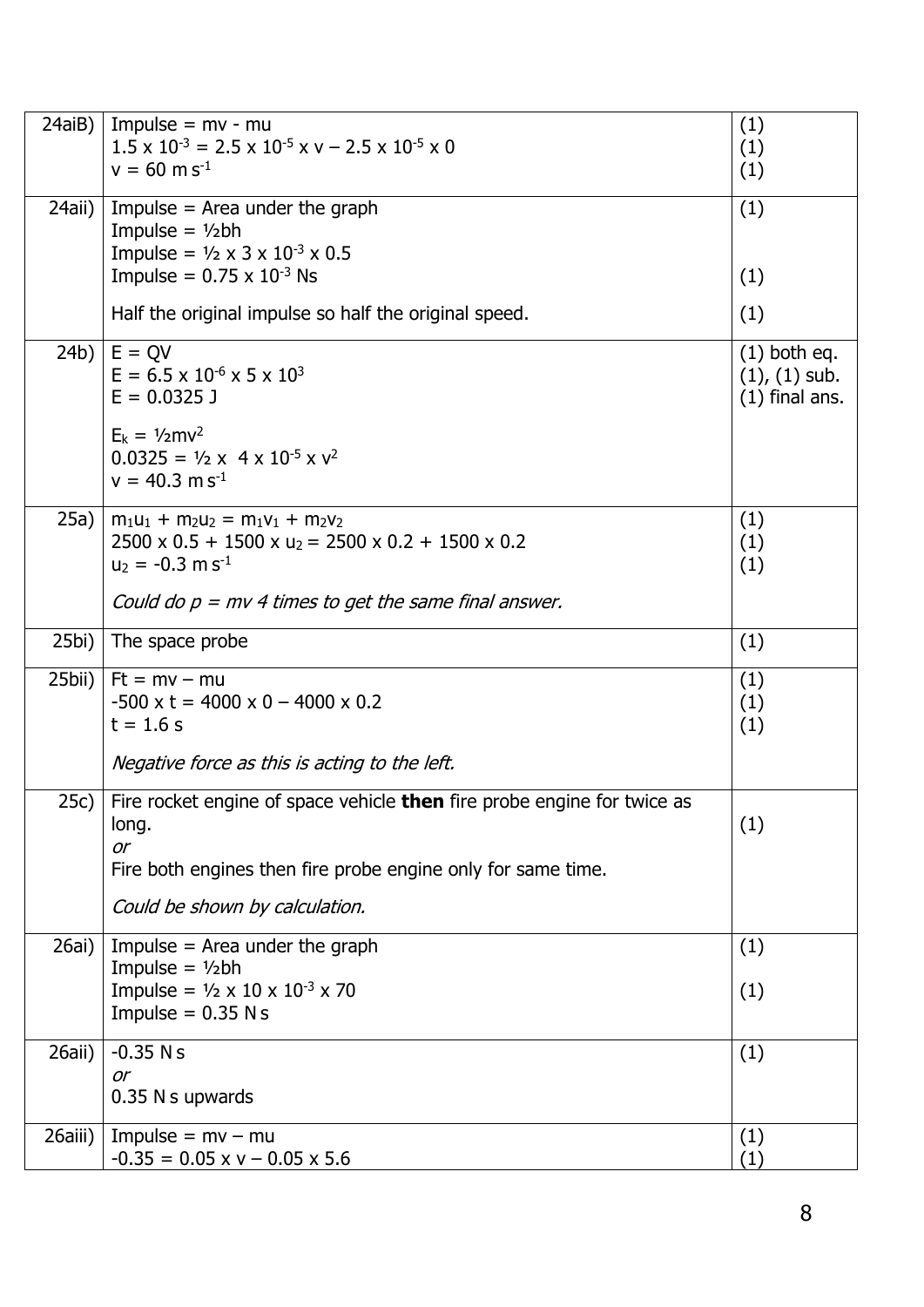|          | $v = -1.4$ m s <sup>-1</sup>                                                                                                                                                                                                                                                 | (1)               |
|----------|------------------------------------------------------------------------------------------------------------------------------------------------------------------------------------------------------------------------------------------------------------------------------|-------------------|
|          | The value for "Impulse" and "u" should have opposite signs as they are<br>acting in opposite directions to each other. The value for "v" should come<br>out of the calculation with the same sign as your impulse in Q26aii).                                                |                   |
| 26b)     | harder ball<br>force / N<br>70<br>time / ms<br>8<br>10<br>0                                                                                                                                                                                                                  |                   |
|          | max. force greater than 70 N<br>time lesser than 10 ms                                                                                                                                                                                                                       | (1)<br>(1)        |
| 27ai)    | The total momentum before a collision equals the total momentum after a<br>collision, in the absence of external forces.                                                                                                                                                     | (1)               |
| $27ai$ ) | $m_1u_1 + m_2u_2 = m_1v_1 + m_2v_2$<br>$0.22 \times 0.25 + 0.16 \times u_2 = 0.22 \times 0.2 + 0.16 \times 0.2$<br>$u_2 = 0.131 \text{ m s}^{-1}$<br>Could do $p = mv$ 4 times to get the same final answer.                                                                 | (1)<br>(1)<br>(1) |
| 27b)     | Less combined (final) speed<br>as the total momentum before the collision is less so the total momentum<br>after the collision will be less.<br>Could prove by calculation to shown that the <b>final</b> speed is less than<br>0.2 $ms1$ (the original <b>final</b> speed). | (1)<br>(1)        |
| 28ai)    | Impulse $=$ Area under the graph<br>Impulse = $1/2bh$<br>Impulse = $1/2 \times 0.25 \times 6.4$<br>Impulse = $0.8$ N s                                                                                                                                                       | (1)<br>(1)<br>(1) |
| 28aii)   | $-0.8$ Ns<br>or<br>0.8 Ns to the left<br><b>or</b><br>0.8 Ns in the opposite direction of travel                                                                                                                                                                             | (1)               |
| 28aiii)  | Impulse = $mv - mu$<br>$-0.8 = m \times -0.45 - m \times 0.48$<br>$m = 0.86$ kg                                                                                                                                                                                              | (1)<br>(1)<br>(1) |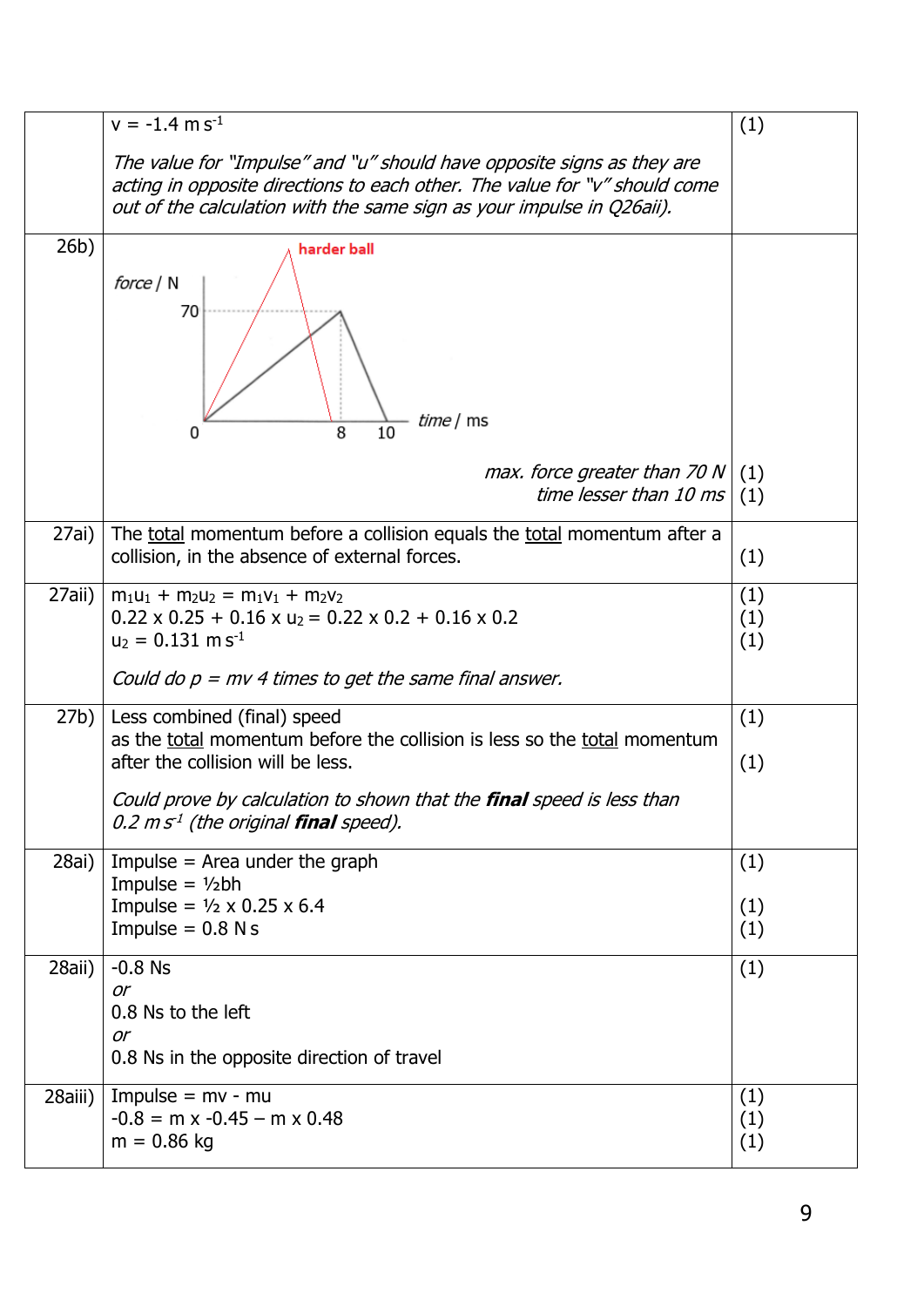|      | "Impulse" must have the same sign as "v".                                                                                                                                                                                                                                    |                                                          |
|------|------------------------------------------------------------------------------------------------------------------------------------------------------------------------------------------------------------------------------------------------------------------------------|----------------------------------------------------------|
| 28b) | force<br>new<br>original<br>0<br>time                                                                                                                                                                                                                                        |                                                          |
|      | max. force greater than original<br>time lesser than original $(1)$                                                                                                                                                                                                          | (1)                                                      |
|      | Must label both lines on the graph.<br>Technically the stronger magnetic force kicks in earlier as the carts move<br>towards each other, hence why the "new" triangle begins earlier, but it's<br>okay if you started the "new" triangle at the same time as the "original". |                                                          |
| 29a) | The total momentum before a collision equals the total momentum after a<br>collision, in the absence of external forces.                                                                                                                                                     | (1)                                                      |
| 29b) | Change in momentum = $mv - mu$<br>Change in momentum = $1200 \times 0 - 1200 \times 13.4$<br>Change in momentum = $-16100$ kg ms <sup>-1</sup>                                                                                                                               | (1)<br>(1)<br>(1)                                        |
| 29c) | $v^2 = u^2 + 2as$<br>$0^2 = 13.4^2 + 2 \times a \times 0.48$<br>$a = -187.04$ m s <sup>-1</sup><br>$F = ma$                                                                                                                                                                  | $(1)$ both eq.<br>$(1)$ , $(1)$ sub.<br>$(1)$ final ans. |
|      | $F = 75 \times -187.04$<br>$F = -14030 N$                                                                                                                                                                                                                                    |                                                          |
|      | -14028 N is wrong as this is 5 significant figures (4 max. allowed).                                                                                                                                                                                                         |                                                          |
| 30a) | $m_1u_1 + m_2u_2 = m_1v_1 + m_2v_2$<br>$0.70 \times 0 + 0.30 \times 0 = 0.70 \times 0.51 + 0.30 \times -1.19$<br>0 (kg m s <sup>-1</sup> ) = 0 (kg m s <sup>-1</sup> )                                                                                                       | (1)<br>(1)<br>(1)                                        |
|      | Could do $p = mv$ 4 times to get the same final answer. One of the two<br>velocities needs to have a negative sign to show going in opposite<br>directions.                                                                                                                  |                                                          |
|      | $30bi$ ) $E_p = mgh$<br>$E_p = 0.25 \times 9.8 \times 0.15$<br>$E_p = 0.3675$ J                                                                                                                                                                                              | $(1)$ both eq.<br>$(1)$ both sub.                        |
|      | $E_k = 1/2mv^2$<br>$0.3675 = \frac{1}{2} \times 0.25 \times \frac{1}{2}$                                                                                                                                                                                                     |                                                          |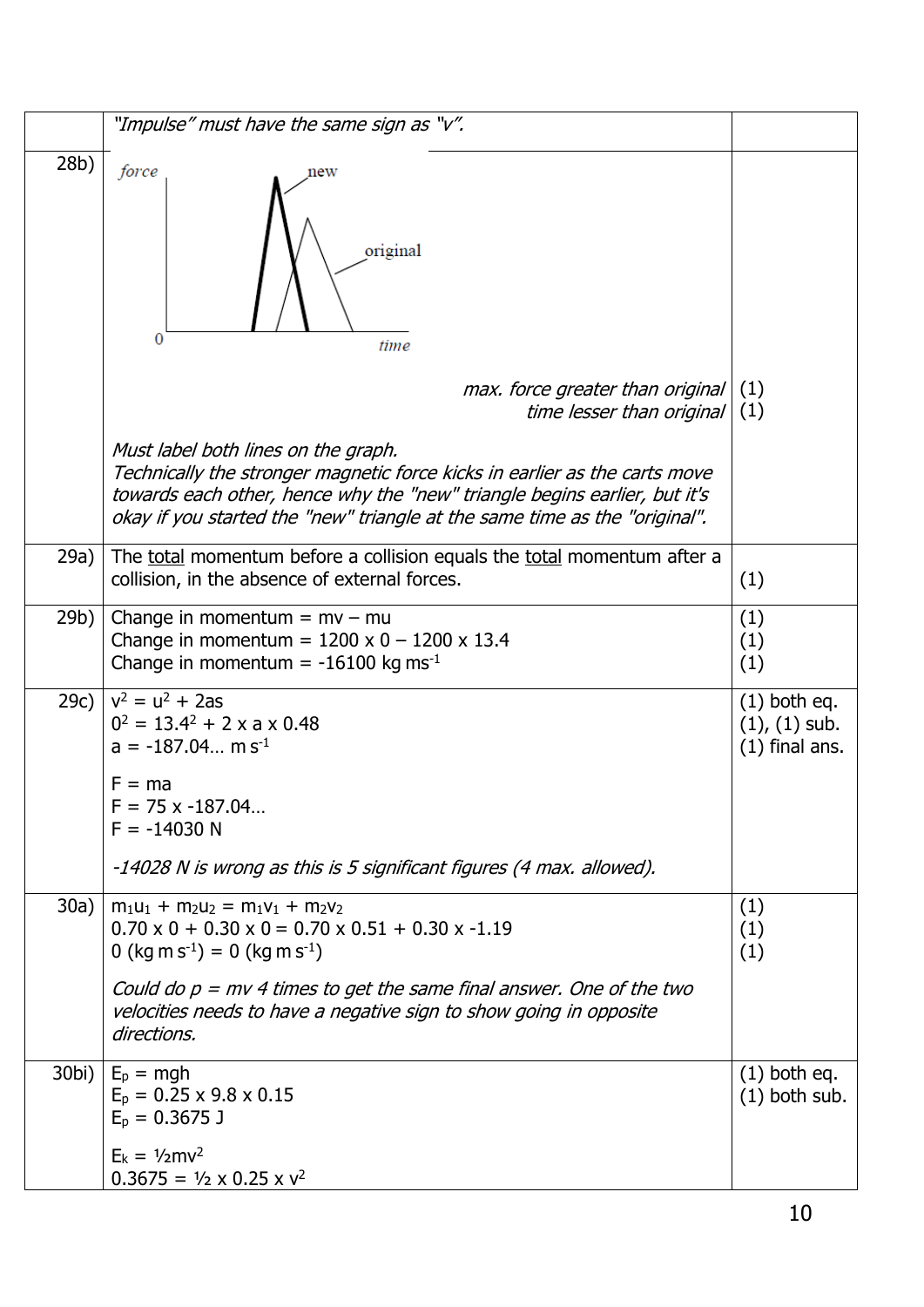|         | $v = 1.7$ m s <sup>-1</sup>                                                                                                                                                                                                            |                   |
|---------|----------------------------------------------------------------------------------------------------------------------------------------------------------------------------------------------------------------------------------------|-------------------|
|         | Must show answer rounded to 1.7 $ms1$ not any other rounded version.                                                                                                                                                                   |                   |
| 30bii)  | $m_1u_1 + m_2u_2 = m_1v_1 + m_2v_2$<br>$0.20 \times 0 + 0.050 \times u_2 = 0.20 \times 1.7 + 0.050 \times 1.7$<br>$u_2 = 8.5$ m s <sup>-1</sup>                                                                                        | (1)<br>(1)<br>(1) |
|         | Could do $p = mv$ 4 times to get the same final answer.                                                                                                                                                                                |                   |
| 30biii) | The change in momentum is greater for the dart so it is also greater for<br>the block.<br>This means the velocity of the block will be greater (as mass is constant)<br>so the kinetic energy is greater (therefore a larger potential | (1)               |
|         | energy/height).                                                                                                                                                                                                                        | (1)               |
|         | Could show by calculation to get all the marks. The velocity of the dart<br>would need to be negative though as it bounces off/travels in the<br>opposite direction that the dart was originally travelling.                           |                   |
| 31ai)   | $Ft = mv - mu$<br>$F \times 0.02 = 0.16 \times 39 - 0.16 \times 0$<br>$F = 312 N$                                                                                                                                                      | (1)<br>(1)<br>(1) |
| 31aii)  | FΛ                                                                                                                                                                                                                                     |                   |
|         | Correct shape                                                                                                                                                                                                                          | (1)               |
| 31b)    | F<br>1st ball<br>2nd ball                                                                                                                                                                                                              |                   |
|         | Less max, force<br>Longer time                                                                                                                                                                                                         | (1)<br>(1)        |
| 32a)    | $m_1u_1 + m_2u_2 = m_1v_1 + m_2v_2$<br>$(0.25 \times 1.2) + (0.45 \times -0.6) = (0.25 \times v_1) + 0.45 \times 0.8$<br>$v_1 = 1.32 \text{ m s}^{-1}$                                                                                 | (1)<br>(1)<br>(1) |
|         | Could do $p = mv$ 4 times to get the same final answer.                                                                                                                                                                                |                   |
| 32bi)   | Impulse $=$ Area under the graph<br>Impulse = $1/2bh$                                                                                                                                                                                  | (1)               |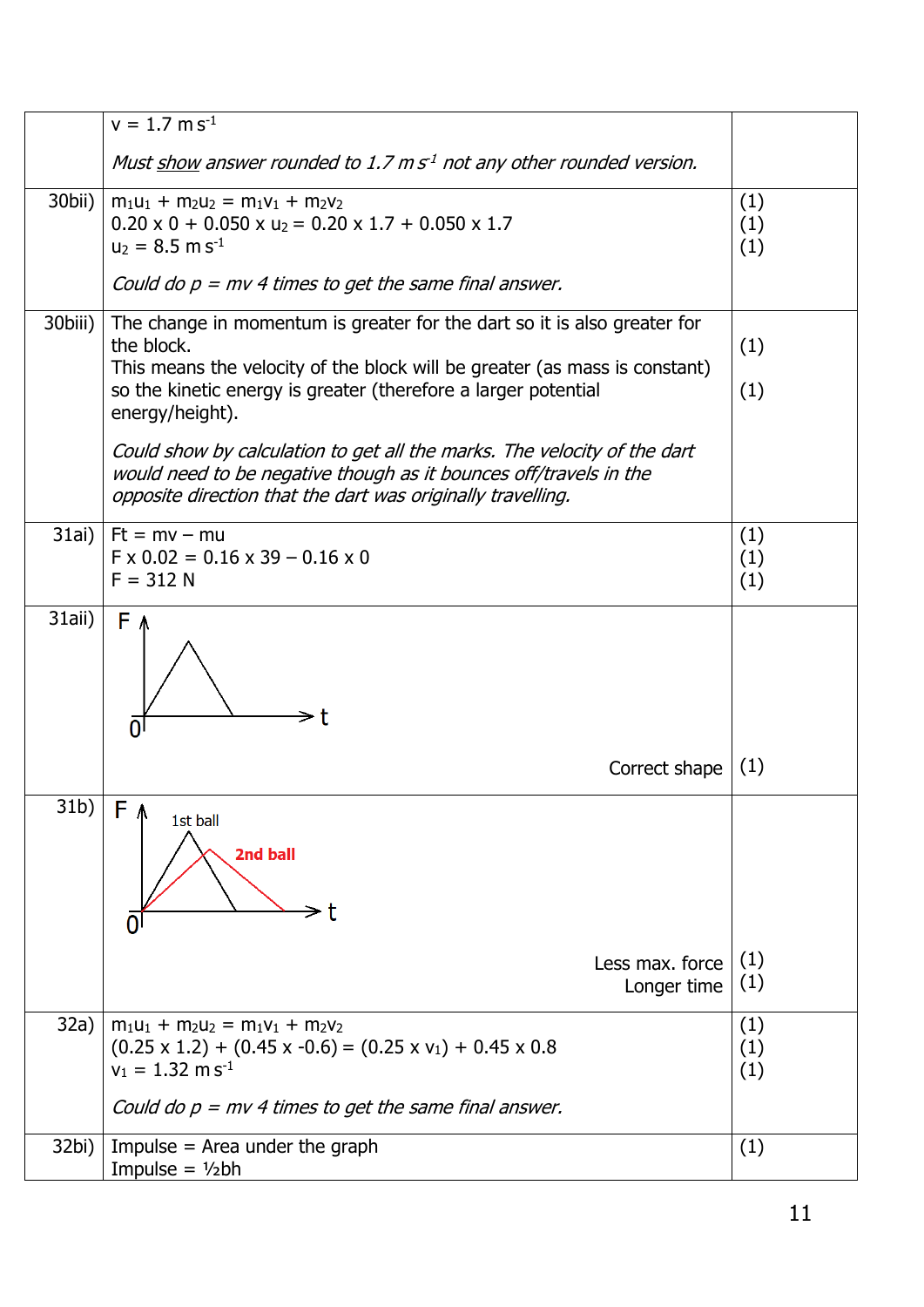|         | Impulse = $\frac{1}{2} \times 250 \times 10^{-3} \times 4$                                                                                                                                                                                                  |                                                                            |  |  |
|---------|-------------------------------------------------------------------------------------------------------------------------------------------------------------------------------------------------------------------------------------------------------------|----------------------------------------------------------------------------|--|--|
|         | Impulse = $0.5$ N s                                                                                                                                                                                                                                         | (1)<br>(1)                                                                 |  |  |
| 32bii)  | 0.5 N s or 0.5 kg m s <sup>-1</sup><br>(1)                                                                                                                                                                                                                  |                                                                            |  |  |
|         | "Impulse" is a fancy way of saying "change in momentum".                                                                                                                                                                                                    |                                                                            |  |  |
| 32biii) | velocity<br>$1-2$<br>$(m s-1)$<br>0<br>time (s)<br>0.5<br>0.75<br>$1 - 25$<br>$-0.8$                                                                                                                                                                        |                                                                            |  |  |
|         | - Constant velocity at correct values and signs before and after collision<br>- Velocity change from initial to final in 0.25 s                                                                                                                             | (1)<br>(1)                                                                 |  |  |
|         | - Shape of change of velocity correct ie initially gradual, increasing<br>steepness the levelling out to constant velocity                                                                                                                                  | (1)                                                                        |  |  |
| 33a)    | The total momentum before a collision equals the total momentum after a<br>collision, in the absence of external forces.                                                                                                                                    |                                                                            |  |  |
| 33b)    | $m_1u_1 + m_2u_2 = m_1v_1 + m_2v_2$<br>$(0.85 \times 0.55) + (0.25 \times -0.3) = (0.85 \times v) + (0.25 \times v)$<br>$v = 0.357$ m s <sup>-1</sup><br>Could do $p = mv$ 4 times to get the same final answer.                                            |                                                                            |  |  |
| 33c)    | Total kinetic energy before<br>$E_k = \frac{1}{2}mv^2$<br>$E_k = \frac{1}{2}mv^2$<br>$E_k = \frac{1}{2} \times 0.85 \times 0.55^2$<br>$E_k = \frac{1}{2} \times 0.25 \times -0.30^2$<br>$E_k = 0.01125$ J<br>$E_k = 0.128$ J<br>$= 0.128 + 0.01125 = 0.139$ | $(1)$ equation<br>$(1)$ total bef.<br>$(1)$ total aft.<br>(1)<br>statement |  |  |
|         | Total kinetic energy after<br>$E_k = \frac{1}{2}mv^2$<br>$E_k = \frac{1}{2}mv^2$<br>$E_k = \frac{1}{2} \times 0.85 \times 0.357^2$<br>$E_k = \frac{1}{2} \times 0.25 \times 0.357^2$<br>$E_k = 0.0541$ J<br>$E_k = 0.0159$ J                                |                                                                            |  |  |
|         | $= 0.0541 + 0.0159 = 0.0700$                                                                                                                                                                                                                                |                                                                            |  |  |
|         | Inelastic collision (as the total kinetic energies before and after are not<br>equal)                                                                                                                                                                       |                                                                            |  |  |
|         | Rounded totals are fine.                                                                                                                                                                                                                                    |                                                                            |  |  |
| 34ai)   | $m_1u_1 + m_2u_2 = m_1v_1 + m_2v_2$<br>$(0.18 \times 2.6) + (0.18 \times -1.8) = (0.18 \times v_2) + (0.18 \times 2.38)$<br>$v_2 = -1.58$ m s <sup>-1</sup>                                                                                                 | (1)<br>(1)<br>(1)                                                          |  |  |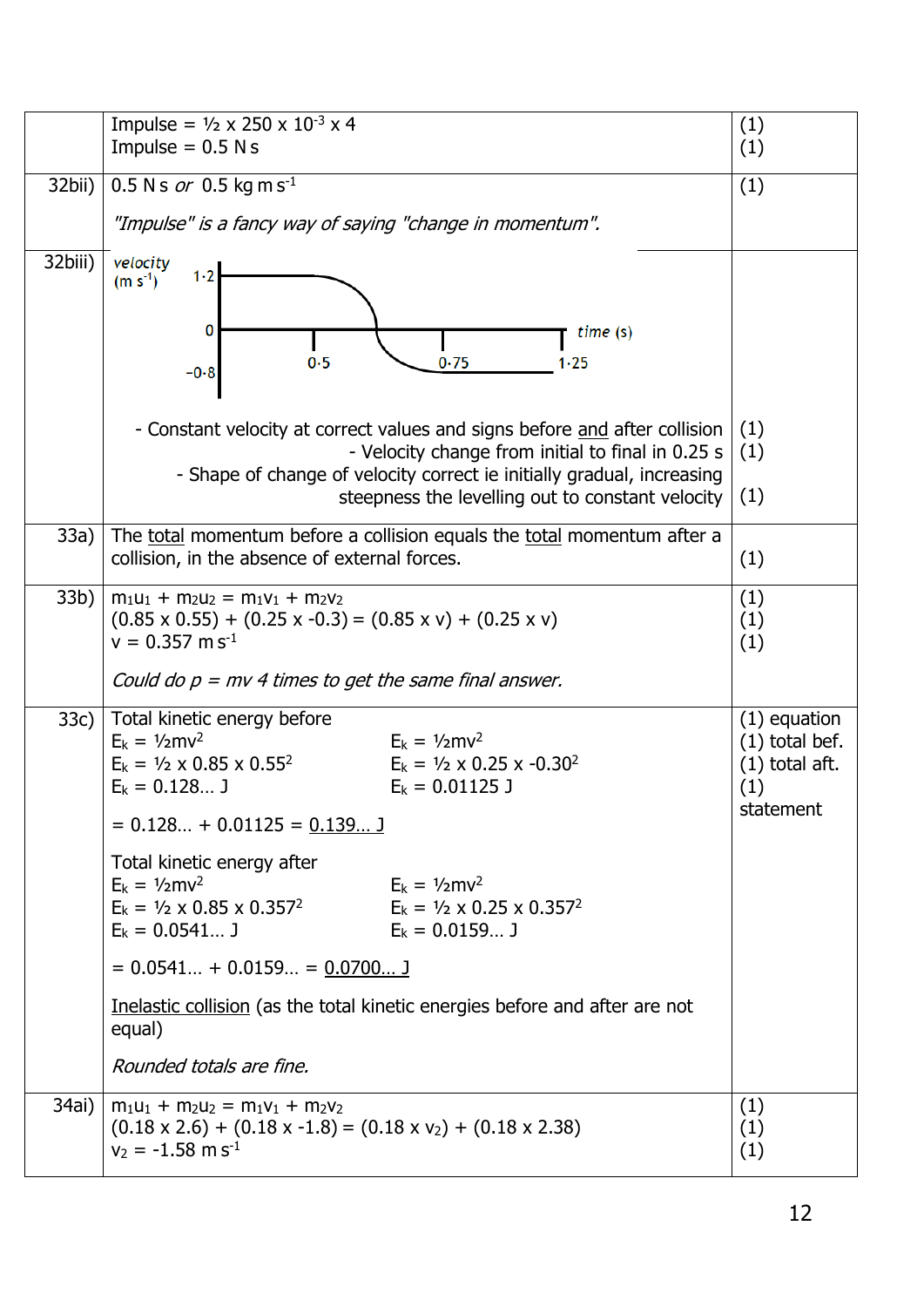|        | Could do $p = mv$ 4 times to get the same final answer.                                                                                                                                                                     |                   |
|--------|-----------------------------------------------------------------------------------------------------------------------------------------------------------------------------------------------------------------------------|-------------------|
| 34aii) | A collision is inelastic when the total kinetic energy before the collision is<br>not equal to the total kinetic energy after the collision.                                                                                | (1)               |
| 34bi)  | $Ft = mv - mu$<br>$F \times 0.04 = 0.18 \times 0.84 - 0.18 \times 0$<br>$F = 3.78 N$                                                                                                                                        | (1)<br>(1)<br>(1) |
| 34bii) | 0.01<br>$x 100 = 1.2$<br>0.84                                                                                                                                                                                               |                   |
|        | 0.001<br>$x 100 = 0.56$<br>0.180                                                                                                                                                                                            |                   |
|        | 0.001<br>$x 100 = 2.5$<br>0.040                                                                                                                                                                                             | (1)               |
|        | 2.5%                                                                                                                                                                                                                        | (1)               |
|        | Largest percentage uncertainty in the measured variables is the<br>percentage uncertainty of the calculated variable (force in this<br>case)                                                                                |                   |
| 35a)   | $m_1u_1 + m_2u_2 = m_1v_1 + m_2v_2$<br>$(0.75 \times 0.5) + (0.5 \times -0.3) = (0.75 \times 0.02 + (0.5 \times v_2))$<br>$v_2 = 0.42$ m s <sup>-1</sup>                                                                    | (1)<br>(1)        |
|        | Could do $p = mv$ 4 times to get the same final answer.                                                                                                                                                                     |                   |
| 35b)   | $Impulse = mv - mu$<br>Impulse = $0.5 \times 0.42 - 0.5 \times -0.3$<br>Impulse = $0.36$ kgms <sup>-1</sup>                                                                                                                 | (1)<br>(1)<br>(1) |
|        | 35c) Calculate the total kinetic energy before the collision and the total kinetic<br>energy after the collision.<br>If these are equal the collision is elastic.<br>or<br>If these are unequal the collision is inelastic. | (1)<br>(1)        |
|        | Could show by calculation but would still require a statement for the<br>second mark.                                                                                                                                       |                   |

| <b>Motion Graphs</b> |  |  |  |                                  |  |
|----------------------|--|--|--|----------------------------------|--|
|                      |  |  |  | 1. D 2. A 3. E 4. B 5. C 6. C    |  |
|                      |  |  |  | 7. E 8. E 9. A 10. B 11. A 12. C |  |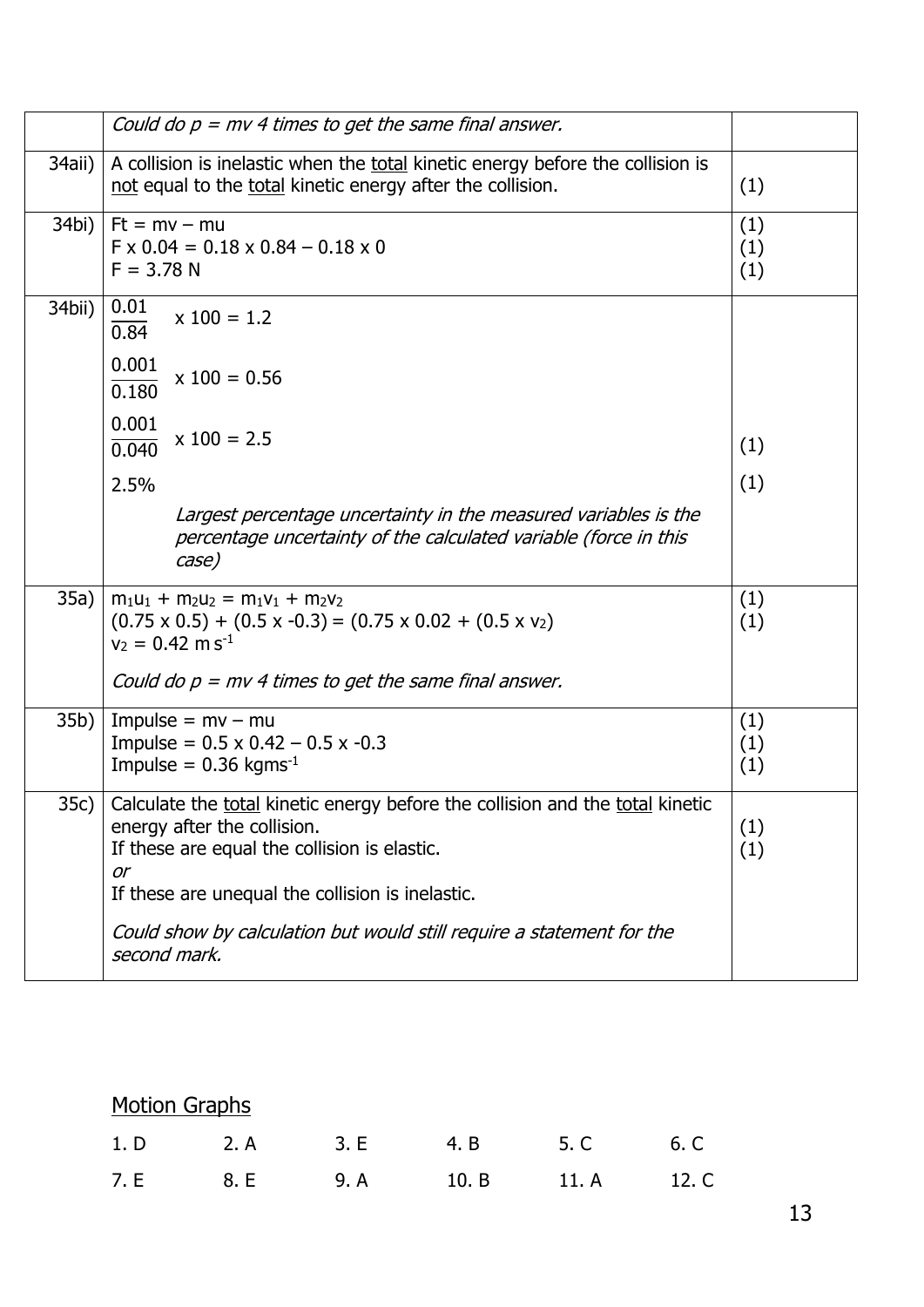| 17ai)   | 0.2 <sub>m</sub>                                                                                                                                                                                      | (1)        |
|---------|-------------------------------------------------------------------------------------------------------------------------------------------------------------------------------------------------------|------------|
| 17aii)  | 1.6 <sub>m</sub>                                                                                                                                                                                      | (1)        |
| 17aiii) | $s = ut + V2at2$<br>$1.6 = 0 \times 0.6 + 0.5 \times a \times 0.6^2$<br>$a = 8.9$ m s <sup>-2</sup><br>Answer must be exactly the same as value given for "show" questions.                           | (1)<br>(1) |
|         | Mark off if rounded as 8.89 m s $^{-2}$ .                                                                                                                                                             |            |
| 17bi)   | sum of values<br>$mean = -$<br>number of values                                                                                                                                                       |            |
|         | $\frac{(8.9 + 9.1 + 8.4 + 8.5 + 9)}{5}$<br>$mean =$                                                                                                                                                   |            |
|         | mean = $8.8 \text{ m s}^2$ (or $8.78 \text{ m s}^2$ )                                                                                                                                                 | (1)        |
| 17bii)  | max. value - min. value<br>random uncertainty $=$<br>number of values                                                                                                                                 |            |
|         | random uncertainty = $\frac{9.1 - 8.4}{5}$                                                                                                                                                            | (1)        |
|         | random uncertainty = $\pm$ 0.14 m s <sup>-2</sup>                                                                                                                                                     | (1)        |
| 17c)    | Any two                                                                                                                                                                                               | (1), (1)   |
|         | The max. displacement would be greater (as the sponge compresses<br>more)<br><b>or</b>                                                                                                                |            |
|         | The time of contact would be greater (due to the sponge compressing<br>more)<br><b>or</b>                                                                                                             |            |
|         | The final displacement (at the end of the graph shown) would be greater<br>as more kinetic energy is lost (to change the shape of the sponge,<br>meaning the ball won't rebound as high)<br><b>or</b> |            |
|         | The gradient when the ball rebounds is less as more kinetic energy is lost<br>(to change the shape of the sponge)                                                                                     |            |

| 13. A | 14. D | 15. E | 16. A |
|-------|-------|-------|-------|
|       |       |       |       |

| 18ai) | $V - U$<br>a                      | $(1)$ eq.  |
|-------|-----------------------------------|------------|
|       | -4.9 - 0<br>a<br>$\overline{0.5}$ | $(1)$ sub. |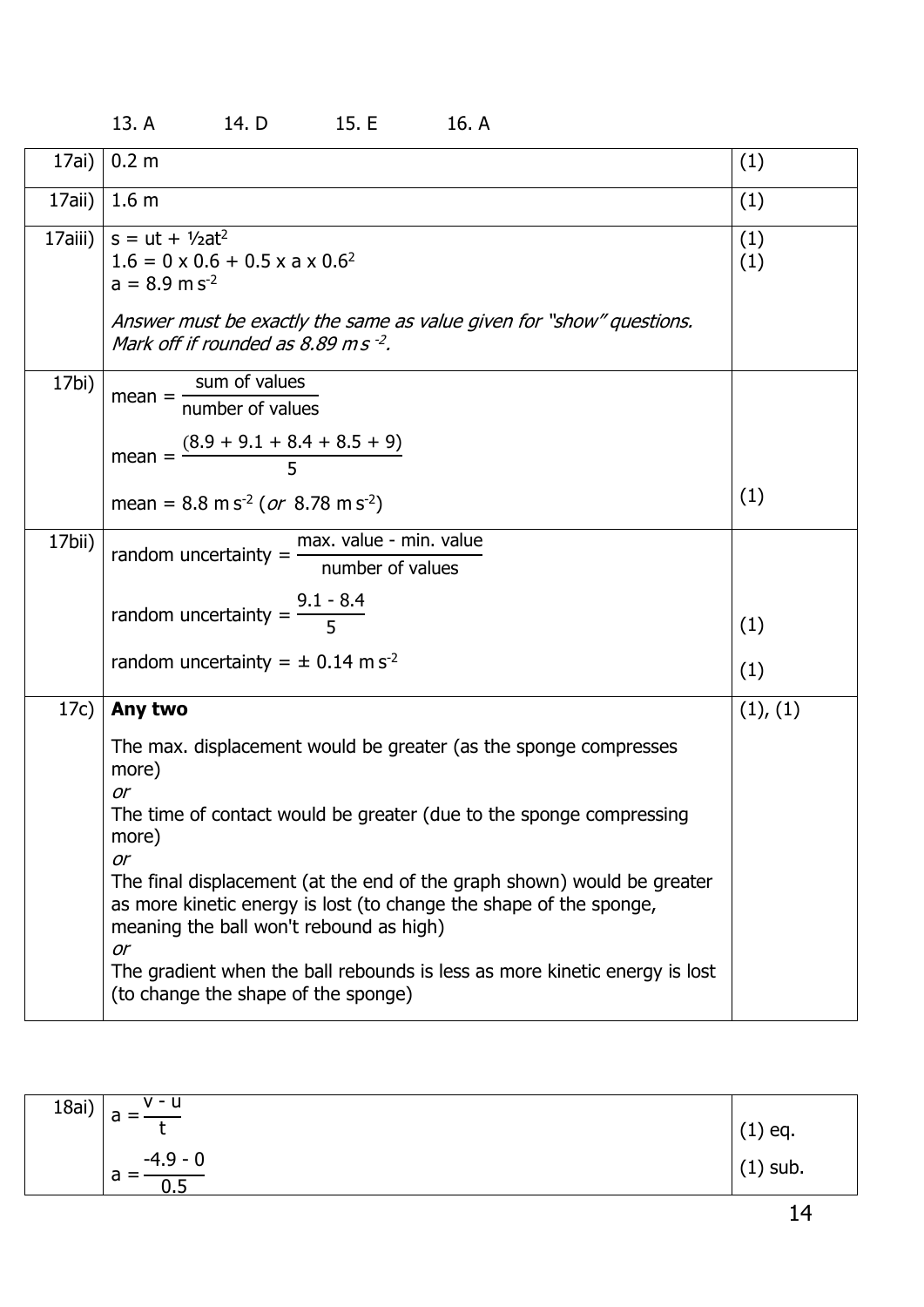|        | $a = -9.8$ m s <sup>-2</sup>                                                                                                                                                                                                                                   |            |  |  |
|--------|----------------------------------------------------------------------------------------------------------------------------------------------------------------------------------------------------------------------------------------------------------------|------------|--|--|
| 18aii) | Any s.u.v.a.t. equation with "t"<br>$s = ut + \frac{1}{2}at^2$<br>$s = 0 \times 0.5 + \frac{1}{2} \times (-)9.8 \times 0.5^2$<br>$s = (-1.23$ m<br>Negative sign is fine but not required for this specific question. (Safer to<br>have it and be consistent). |            |  |  |
| 18bi)  | Change in momentum $= mv - mu$<br>(1)<br>Change in momentum = $0.057 \times 4 - 0.057 \times -4.9$<br>(1)<br>Change in momentum = $0.507$ kg m s <sup>-1</sup><br>(1)                                                                                          |            |  |  |
| 18bii) | Change in momentum $=$ Ft<br>$0.507 = F \times 0.27$<br>$F = 1.88 N$                                                                                                                                                                                           |            |  |  |
| 18c)   | $a$ (m s-2)<br>0.<br>1.18 $t(s)$<br>0.50<br>0.77                                                                                                                                                                                                               |            |  |  |
|        | - Same constant negative acceleration between 0-0.5 s and 0.77-1.18 s<br>- Constant positive acceleration between 0.5-0.77 s and must be<br>noticeably greater than the negative accelerations below the x-axis                                                | (1)<br>(1) |  |  |
|        |                                                                                                                                                                                                                                                                |            |  |  |

## Projectile Motion

|     | 1. D                                                                                                                | 2. A | 3. D | 4. B | 5. B |     |
|-----|---------------------------------------------------------------------------------------------------------------------|------|------|------|------|-----|
|     | 6ai) $v_h = v\cos\theta$<br>$v_h = 7 \times \cos(60)$<br>$v_h = 3.5 \text{ m s}^{-1}$                               |      |      |      |      |     |
|     |                                                                                                                     |      |      |      |      | (1) |
|     | 6aii) $\begin{vmatrix} v_v = v \sin \theta \\ v_v = 7 \times \sin(60) \\ v_v = 6.06 \text{ m s}^{-1} \end{vmatrix}$ |      |      |      |      |     |
|     |                                                                                                                     |      |      |      |      | (1) |
| 6b) | $d = vt$                                                                                                            |      |      |      |      | (1) |
|     | $2.8 = 3.5 \times t$                                                                                                |      |      |      |      |     |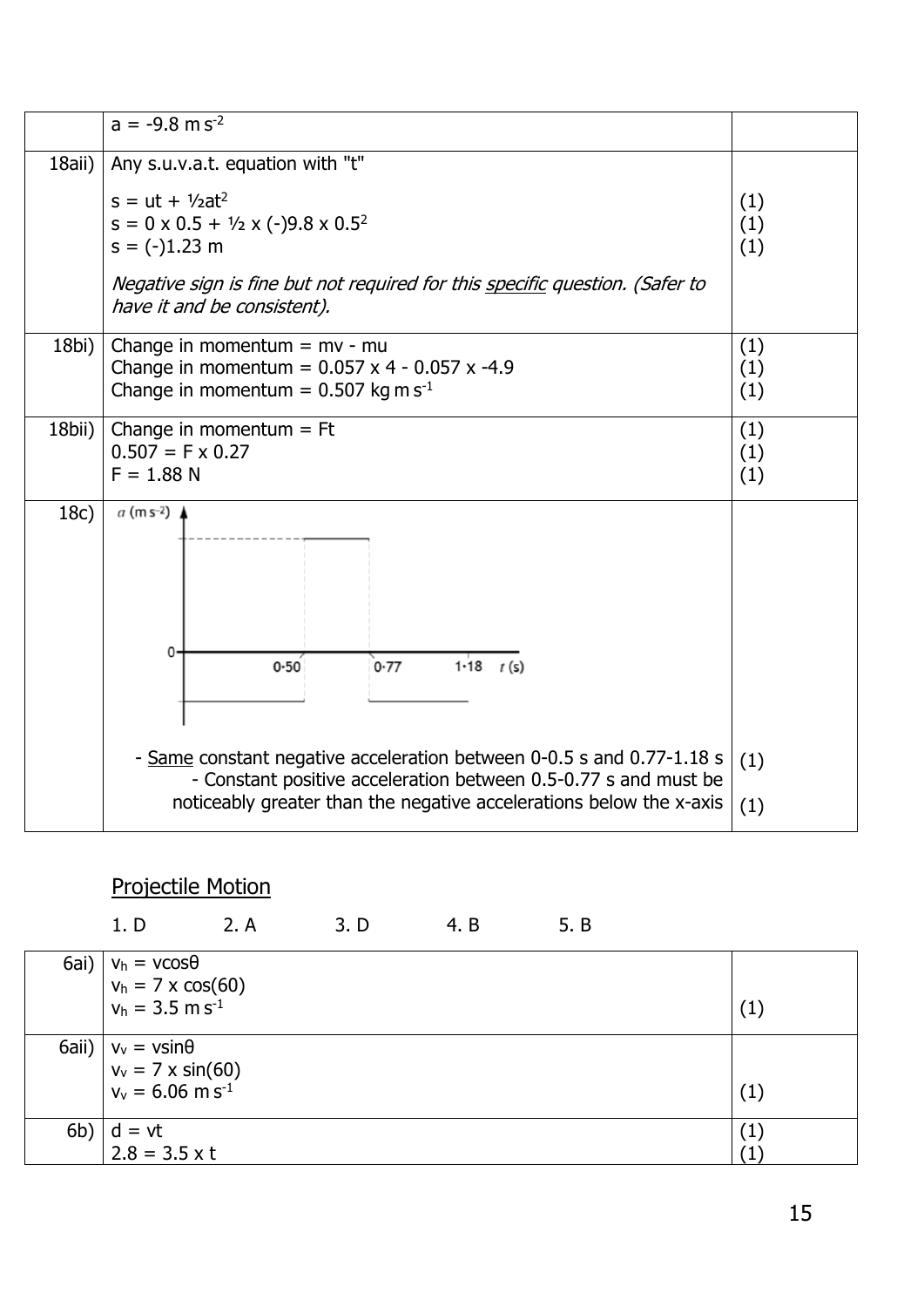|       | $t = 0.8 s$                                                                                                                                                                                                                                                                                                      | (1)                            |
|-------|------------------------------------------------------------------------------------------------------------------------------------------------------------------------------------------------------------------------------------------------------------------------------------------------------------------|--------------------------------|
| 6c)   | $s = ut + V2at2$<br>$s = 6.06 \times 0.8 + 0.5 \times -9.8 \times 0.8^2$<br>$s = 1.71$ m                                                                                                                                                                                                                         | (1)<br>(1)<br>(1)              |
| 6d)   | It is less<br>as the speed of the coin at the plate is less.                                                                                                                                                                                                                                                     | (1)<br>(1)                     |
| 7ai)  | $v_h = v \cos \theta$<br>$v_h = 6.5 \times \cos(50)$<br>$v_h = 4.18$ m s <sup>-1</sup>                                                                                                                                                                                                                           | (1)                            |
| 7aii) | $v_v = v \sin \theta$<br>$v_v = 6.5 \times \sin(50)$<br>$v_v = 4.98$ m s <sup>-1</sup>                                                                                                                                                                                                                           | (1)                            |
| 7b)   | $d = vt$<br>$2.9 = 4.18 \times t$<br>$t = 0.69 s$<br>Answer must be exactly the same as value given for "show" questions.<br>No mark if left as 0.694 s.                                                                                                                                                         | (1)<br>(1)                     |
| 7c)   | $s = ut + V2at2$<br>$s = 4.98 \times 0.69 + 0.5 \times -9.8 \times 0.69^2$<br>$s = 1.1 m$<br>height = $1.1 + 2.3 = 3.4$ m                                                                                                                                                                                        | (1)<br>(1)<br>(1)<br>(1)       |
| 7d)   | The ball will not land in the basket. The horizontal/vertical speed of the<br>ball will increase<br>so the ball will be higher than the basket after covering the same<br>distance.<br><b>or</b><br>so the ball will have travelled a further distance by the time it falls to the<br>same height as the basket. | (1)<br>(1)<br><b>or</b><br>(1) |
| 8ai)  | $v^2 = u^2 + 2as$<br>$0^2 = 7^2 + (2 \times -9.8 \times s)$<br>$s = 2.5 m$                                                                                                                                                                                                                                       | (1)<br>(1)<br>(1)              |
| 8aii) | $s = \frac{1}{2}(u + v)t$<br>$2.5 = 0.5 \times (7 + 0) \times t$<br>$t = 0.71 s$<br>Answer must be exactly the same as value given for "show" questions.<br>No mark if left as 0.714 s.                                                                                                                          | (1)<br>(1)                     |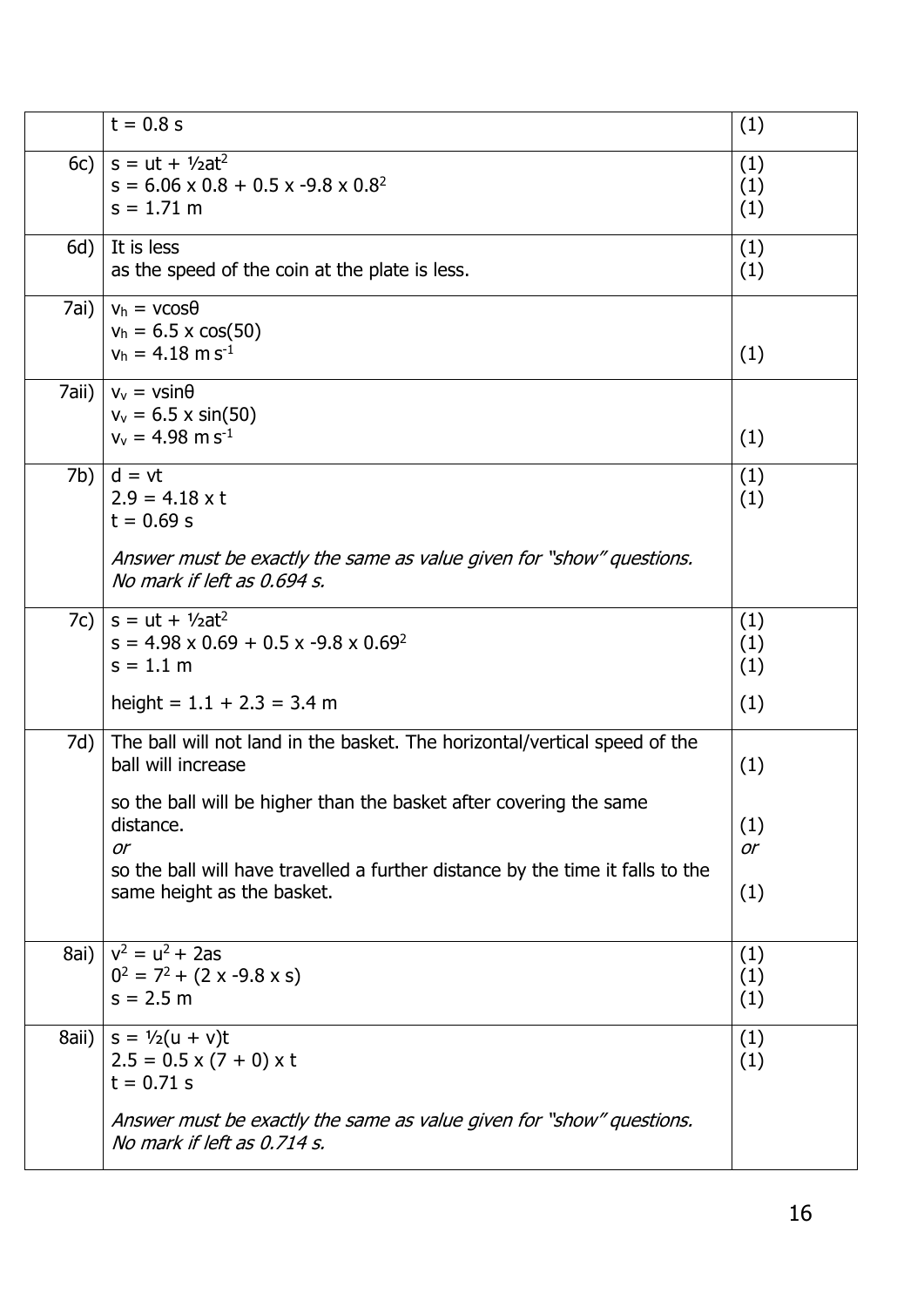|                 | 8bi)   1.5 m s <sup>-1</sup> to the right ( <i>velocity needs direction as it's a vector quantity</i> ).                                                                  | (1)              |
|-----------------|---------------------------------------------------------------------------------------------------------------------------------------------------------------------------|------------------|
|                 | Vertical component of velocity at max. height is 0 m s <sup>1</sup> so only horizontal<br>component has a value (1.5 m $s^1$ ) meaning the velocity is just 1.5 m $s^1$ . |                  |
| 8bii)           | Statement Z                                                                                                                                                               | (1)              |
|                 | as the <u>horizontal</u> (component of) velocity is the same for the ball as it is<br>for the trolley.                                                                    | (1)              |
| 9ai)            | $distance = area$ under the (horizontal motion) graph<br>distance $=$ $\vert x \vert$                                                                                     | (1)              |
|                 | distance = $20 \times 3.06$<br>distance = $61.2 m$                                                                                                                        | (1)<br>(1)       |
|                 | <b>or</b><br>$d = vt$                                                                                                                                                     |                  |
|                 | $d = 20 \times 3.06$<br>$d = 61.2 m$                                                                                                                                      |                  |
| 9aii)           | height = area under the (vertical motion) graph                                                                                                                           | $(1)$ eq.        |
|                 | height = $1/2bh$<br>height = $0.5 \times 1.53 \times 15$                                                                                                                  | $(1)$ sub.       |
|                 | height $= 11.5$ m<br><b>or</b>                                                                                                                                            | $(1)$ final ans. |
|                 | $s = \frac{1}{2}(u + v)t$                                                                                                                                                 |                  |
|                 | $s = \frac{1}{2} \times (0 + 15) \times 1.53$<br>$s = 11.5 m$                                                                                                             |                  |
|                 | <b>or</b><br>$v^2 = u^2 + 2as$                                                                                                                                            |                  |
|                 | $0^2 = 15^2 + (2 \times -9.8 \times s)$                                                                                                                                   |                  |
|                 | $s = 11.5 m$                                                                                                                                                              |                  |
| 9b)             | More likely                                                                                                                                                               | (1)              |
|                 | as horizontal velocity will decrease so range will decrease.                                                                                                              | (1)              |
|                 | <b>or</b><br>as vertical velocity will decrease so max. height will decrease.<br>or                                                                                       |                  |
|                 | as time in the air will decrease so range (or max. height) will decrease.<br><b>or</b>                                                                                    |                  |
|                 | as less kinetic energy so less potential energy gained so less max. height.<br>or                                                                                         |                  |
|                 | as work done $(E_w)$ against it so the ball won't travel as far ( <i>or</i> high).                                                                                        |                  |
| 10a)            | $s = ut + V2at2$<br>$s = 0 \times 0.5 + 0.5 \times -9.8 \times 0.5^2$                                                                                                     | (1)<br>(1)       |
|                 | $s = -1.225 m$                                                                                                                                                            | (1)              |
|                 | height = $2.5 + -1.225 = 1.28$ m                                                                                                                                          | (1)              |
| 10 <sub>b</sub> | $v^2 = u^2 + 2as$                                                                                                                                                         | (1)              |
|                 |                                                                                                                                                                           |                  |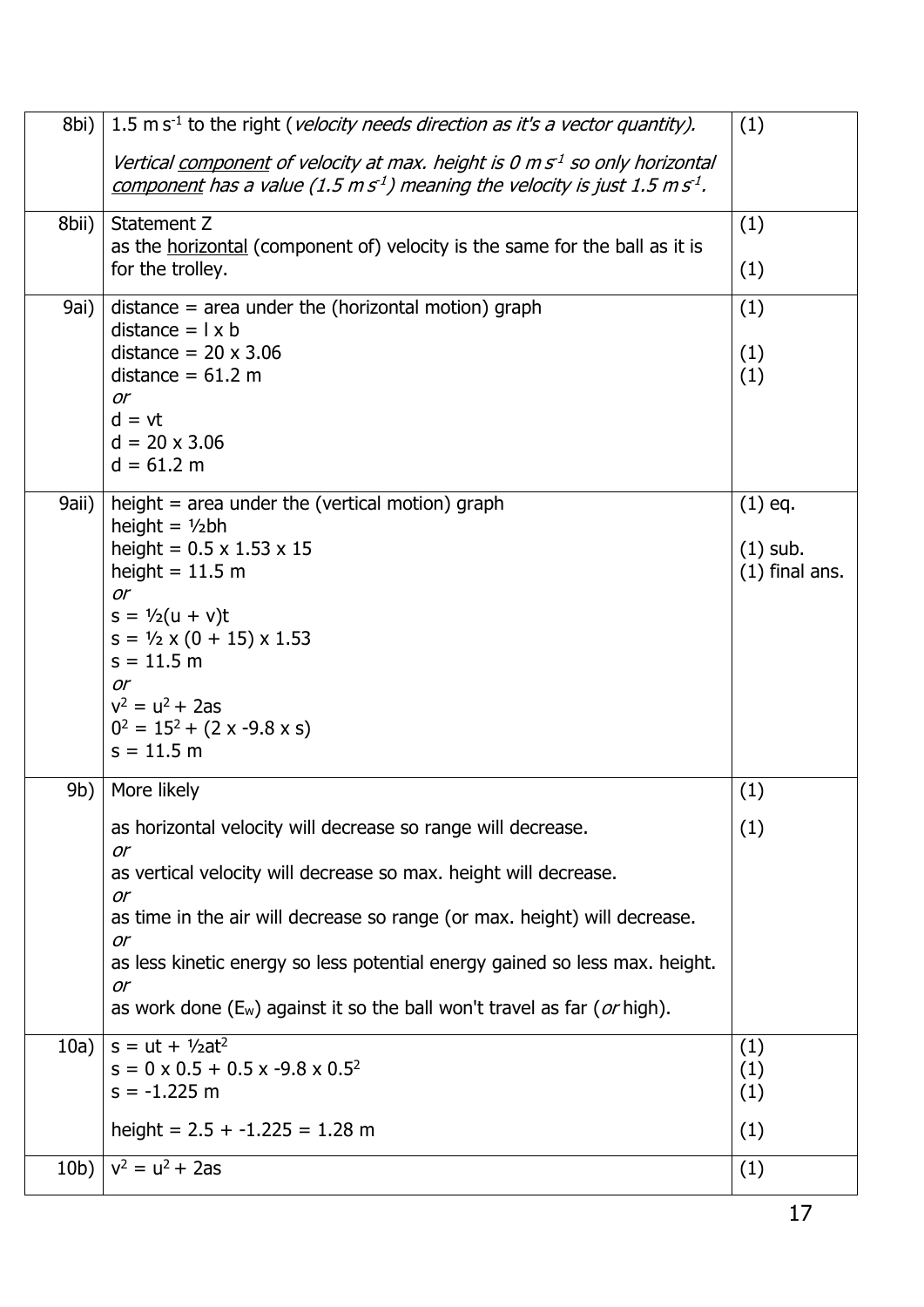|         | $v^2 = 0^2 + 2 \times -9.8 \times -2.5$<br>$v = 7$ m s <sup>-1</sup>                                                 | (1)<br>(1)                                                         |
|---------|----------------------------------------------------------------------------------------------------------------------|--------------------------------------------------------------------|
| 10c)    | Not to scale<br>$24 \text{ m s}^{-1}$<br>7 $\mathrm{m\,s}^{\text{-}1}$<br>$25 \text{ m s}$<br>$16^{\circ}$<br>ground | $(1)$ size<br>$(1)$ units<br>$(1)$ angle<br>$(1)$ "relative<br>to" |
|         | 25 m $s^{-1}$ at 16 $\degree$ relative to the ground                                                                 |                                                                    |
|         | or as another method                                                                                                 |                                                                    |
|         | $a^2 = b^2 + c^2$<br>$a^2 = 24^2 + 7^2$<br>$a = 25$ m s <sup>-1</sup>                                                |                                                                    |
|         | $tan\theta = O/A$<br>$tan\theta = 24/7$<br>$\theta = 73.7$                                                           |                                                                    |
|         | $90 - 73.7 = 16^{\circ}$                                                                                             |                                                                    |
|         | 25 m $s^{-1}$ at 16 $\degree$ relative to the ground                                                                 |                                                                    |
|         | $($ or<br>$tan\theta = O/A$<br>$tan\theta = 7/24$<br>$\theta = 16^{\circ}$                                           |                                                                    |
|         | z-angle so 16° relative to the ground)                                                                               |                                                                    |
|         | 11aiA) 11.6 m $\overline{s^{-1}}$                                                                                    | (1)                                                                |
| 11aiB)  | $v_h = v \cos \theta$<br>$v_h = 11.6 \times \cos(40)$<br>$v_h = 8.89$ m s <sup>-1</sup>                              | (1)                                                                |
|         | 11aiC) $v_v = v \sin \theta$<br>$v_v = 11.6 \times \sin(40)$<br>$v_v = 7.46$ m s <sup>-1</sup>                       | (1)                                                                |
| 11aiiA) | $s = ut + V2at2$<br>$-4.7 = 0 \times t + 0.5 \times -9.8 \times t^2$<br>$t = 0.979$                                  | (1)<br>(1)<br>(1)                                                  |
|         | total time = $0.979 + 0.76 = 1.74$ s                                                                                 | (1)                                                                |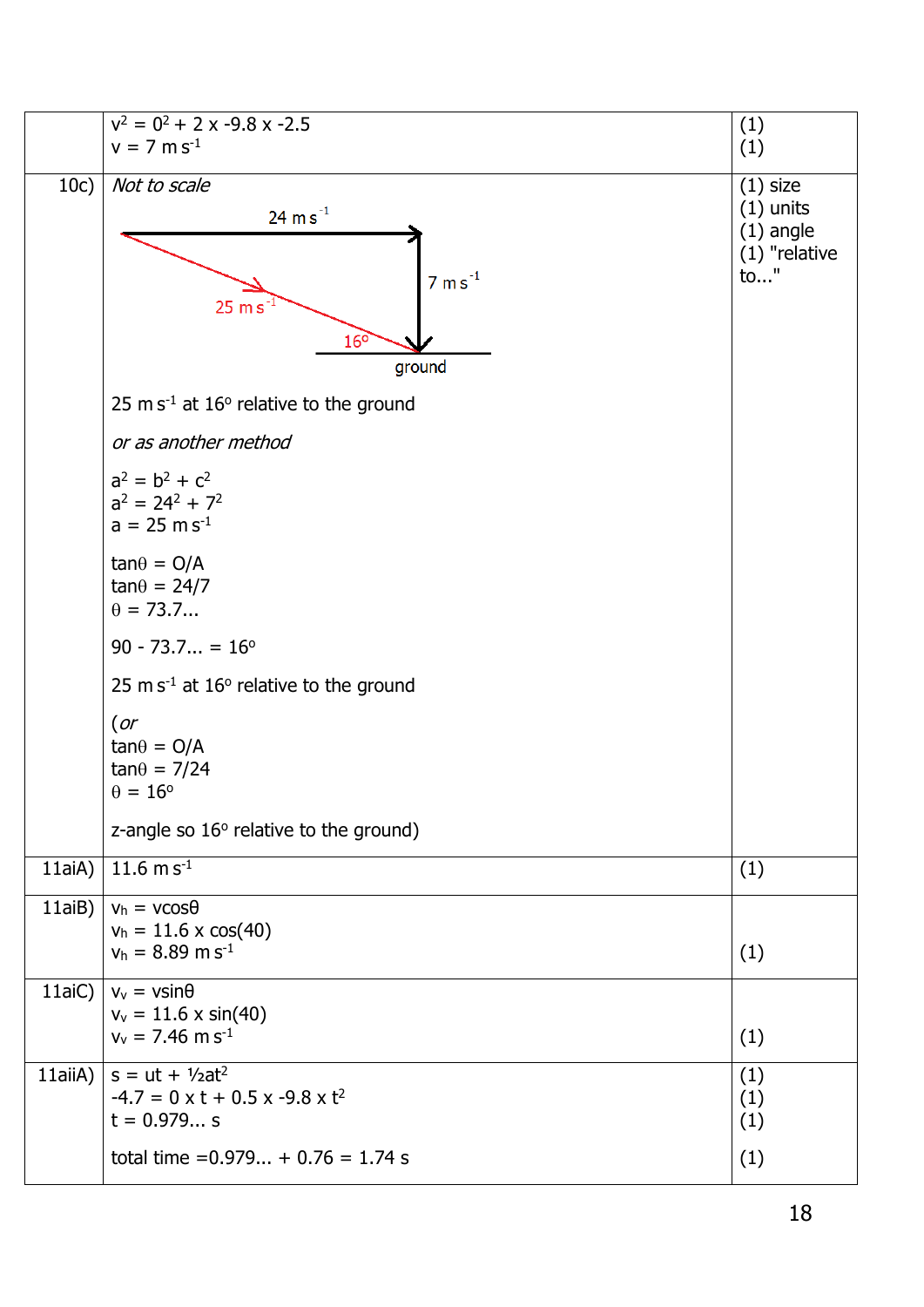| 11aiB) | $d = vt$                                                                                            | (1)                 |
|--------|-----------------------------------------------------------------------------------------------------|---------------------|
|        | $d = 8.89 \times 1.74$                                                                              | (1)                 |
|        | $d = 15.5 m$                                                                                        | (1)                 |
| 11b)   | The kinetic energy would decrease                                                                   | (1)                 |
|        | as the release speed decreases.                                                                     | (1)                 |
| 12ai)  | $v_v = v \sin \theta$                                                                               |                     |
|        | $v_v = 9.1 \times \sin(24)$                                                                         |                     |
|        | $v_v = 3.7$ m s <sup>-1</sup>                                                                       | (1)                 |
| 12aii) | $v_h = v \cos \theta$                                                                               |                     |
|        | $v_h = 9.1 \times \cos(24)$<br>$v_h = 8.31 \text{ m s}^{-1}$                                        |                     |
|        |                                                                                                     | (1)                 |
| 12b)   | $V - U$<br>$a = \frac{1}{t}$                                                                        |                     |
|        |                                                                                                     | $(1)$ eq.           |
|        | $-9.8 = \frac{0 - 3.7}{t}$                                                                          |                     |
|        |                                                                                                     |                     |
|        | $t = 0.377$                                                                                         |                     |
|        | total time = $0.377 \times 2$                                                                       | $(1)$ " $\times$ 2" |
|        | total time = $0.76$ s                                                                               |                     |
|        | Answer must be exactly the same as value given for "show" questions.<br>No mark if left as 0.755 s. |                     |
| 12c)   | $s = vt$                                                                                            | (1)                 |
|        | $s = 8.31 \times 0.76$                                                                              | (1)                 |
|        | $s = 6.32$ m                                                                                        | (1)                 |
|        | $d = vt$ still works as only magnitude was needed, not direction too.                               |                     |
| 12d)   | Smaller displacement                                                                                | (1)                 |
|        | curve with decreasing gradient                                                                      | (1)                 |
|        | No part of the curve can be above the original line otherwise 0 marks.                              |                     |
| 13ai)  | $a = -$                                                                                             |                     |
|        |                                                                                                     | (1)                 |
|        | $-9.8 = \frac{0 - 5.6}{t}$                                                                          | (1)                 |
|        |                                                                                                     |                     |
|        | $t = 0.571 s$                                                                                       | (1)                 |
| 13aii) | $v^2 = u^2 + 2as$                                                                                   | (1)                 |
|        | $-7.7^2 = 0^2 + 2 \times -9.8 \times$ s                                                             | (1)                 |
|        | $s = -3.03$ m                                                                                       | (1)                 |
|        | "v" and "a" must have same sign and the sign for "s" must correspond                                |                     |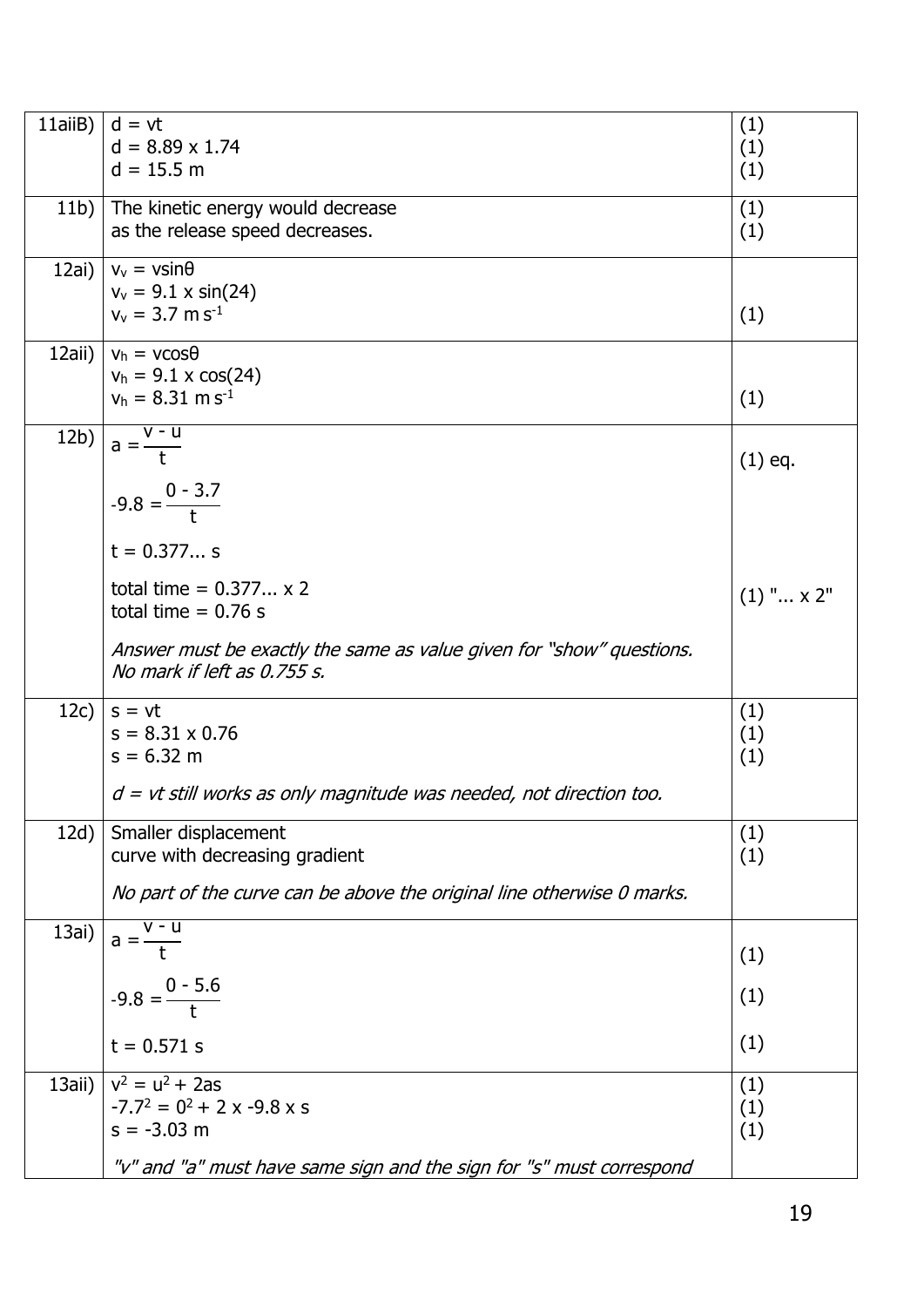|         | with this.                                                                                                                                                                                                                                              |                   |
|---------|---------------------------------------------------------------------------------------------------------------------------------------------------------------------------------------------------------------------------------------------------------|-------------------|
| 13b)    | Starting point greater than 5.6<br>Final point beyond -7.7<br>Acceptably parallel line<br>Lines must be labelled.                                                                                                                                       | (1)<br>(1)<br>(1) |
|         |                                                                                                                                                                                                                                                         |                   |
| 14aiA)  | $v_h = v \cos \theta$<br>$v_h = 7.4 \times \cos(30)$<br>$v_h = 6.41$ m s <sup>-1</sup>                                                                                                                                                                  | (1)               |
| 14aiB)  | $v_v = v \sin \theta$<br>$v_v = 7.4 \times \sin(30)$                                                                                                                                                                                                    |                   |
|         | $v_v = 3.7$ m s <sup>-1</sup>                                                                                                                                                                                                                           | (1)               |
| 14aii)  | $\overline{v}$ - $\overline{u}$<br>$a = \frac{1}{t}$                                                                                                                                                                                                    | (1)               |
|         | $-9.8 = \frac{0 - 3.7}{t}$                                                                                                                                                                                                                              | (1)               |
|         | $t = 0.378$ s                                                                                                                                                                                                                                           | (1)               |
| 14aiii) | total time = $0.378 + 0.45 = 0.828$ s                                                                                                                                                                                                                   |                   |
|         | $s = ut + \frac{1}{2}at^2$<br>$s = 3.7 \times 0.828 + 0.5 \times -9.8 \times 0.828^2$<br>$s = -0.295$ m                                                                                                                                                 | (1)<br>(1)        |
|         | height = $1.5 + -0.295$<br>height $= 1.2$ m                                                                                                                                                                                                             | (1)<br>(1)        |
| 14b)    | Initial horizontal/vertical speed is greater                                                                                                                                                                                                            | (1)               |
|         | so sponge is higher than the teacher after travelling the same horizontal<br>distance.<br><b>or</b><br>so the sponge has travelled further horizontally when it is at the same<br>height as the teacher.<br>First statement must be correct or 0 marks. | (1)<br>or<br>(1)  |
|         |                                                                                                                                                                                                                                                         |                   |

## Vector Diagrams

1. D 2. A 3. A

| 4a) Scalar quantities have size (or magnitude) only       |            |
|-----------------------------------------------------------|------------|
| Vector quantities have size (or magnitude) and direction. | $(1)$ both |
| or                                                        |            |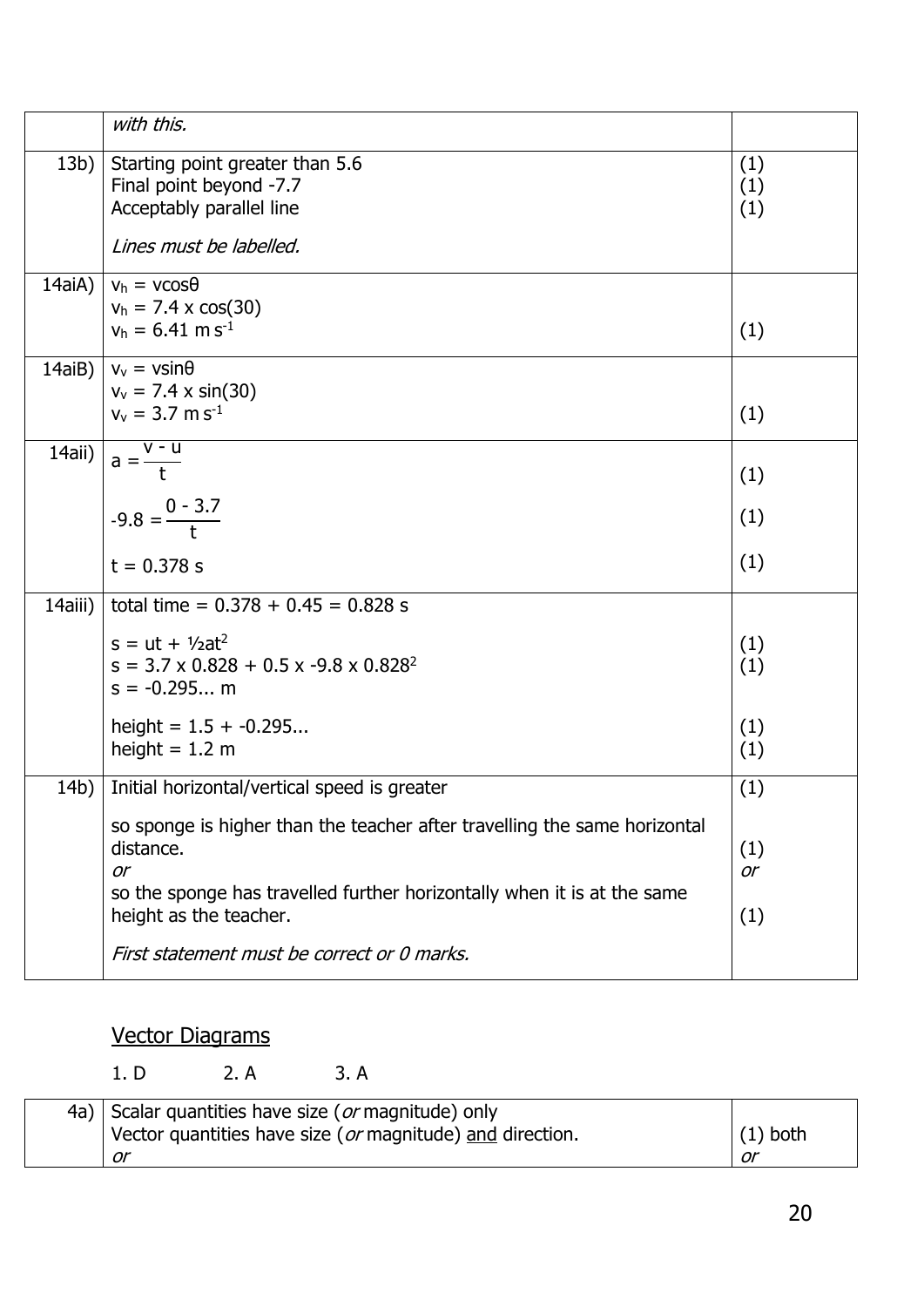|       | Vector quantities must have direction                                                                                                                                                                                                                            | (1)                                                                                                                                          |
|-------|------------------------------------------------------------------------------------------------------------------------------------------------------------------------------------------------------------------------------------------------------------------|----------------------------------------------------------------------------------------------------------------------------------------------|
| 4bi)  | $d = vt$<br>$d = 10 \times 0.5$<br>$d = 5$ km<br>$d = vt$<br>$d = 8 \times 1.5$<br>$d = 12$ km                                                                                                                                                                   | $(1)$ equation                                                                                                                               |
|       | total $d = 5 + 12$<br>total $d = 17$ km                                                                                                                                                                                                                          | $(1)$ adding                                                                                                                                 |
| 4bii) | Not to scale<br>14.5 km<br>12 km<br>5 km 321°<br>14.5 km @ 321<br><b>or</b><br>14.5 km at 51° North of West<br>or as another method<br>$a^2 = b^2 + c^2$ - 2bc cos A<br>$a^2 = 12^2 + 5^2 - 2 \times 12 \times 5 \times \cos(110)$<br>$a = 14.5$ km<br>sinA sinB | $(1)$ size<br>$(1)$ units<br>$(1)$ angle<br>$(1)$ bearing/<br>direction<br>$\pm$ 0.2 km<br>± 2°<br>Ans. can be<br>within these<br>parameters |
|       | $\overline{b}$<br>$\overline{a}$<br>$sin(110)$ $sinB$<br>$\frac{14.5}{14.5}$ = $\frac{12}{12}$<br>$B = 51^{\circ}$<br>14.5 km @ 321<br><b>or</b>                                                                                                                 |                                                                                                                                              |
|       | 14.5 km at 51° North of West<br>Bearings should always be measured from the corner of your vector<br>diagram that does not have an arrowhead. A 360° protractor is the                                                                                           |                                                                                                                                              |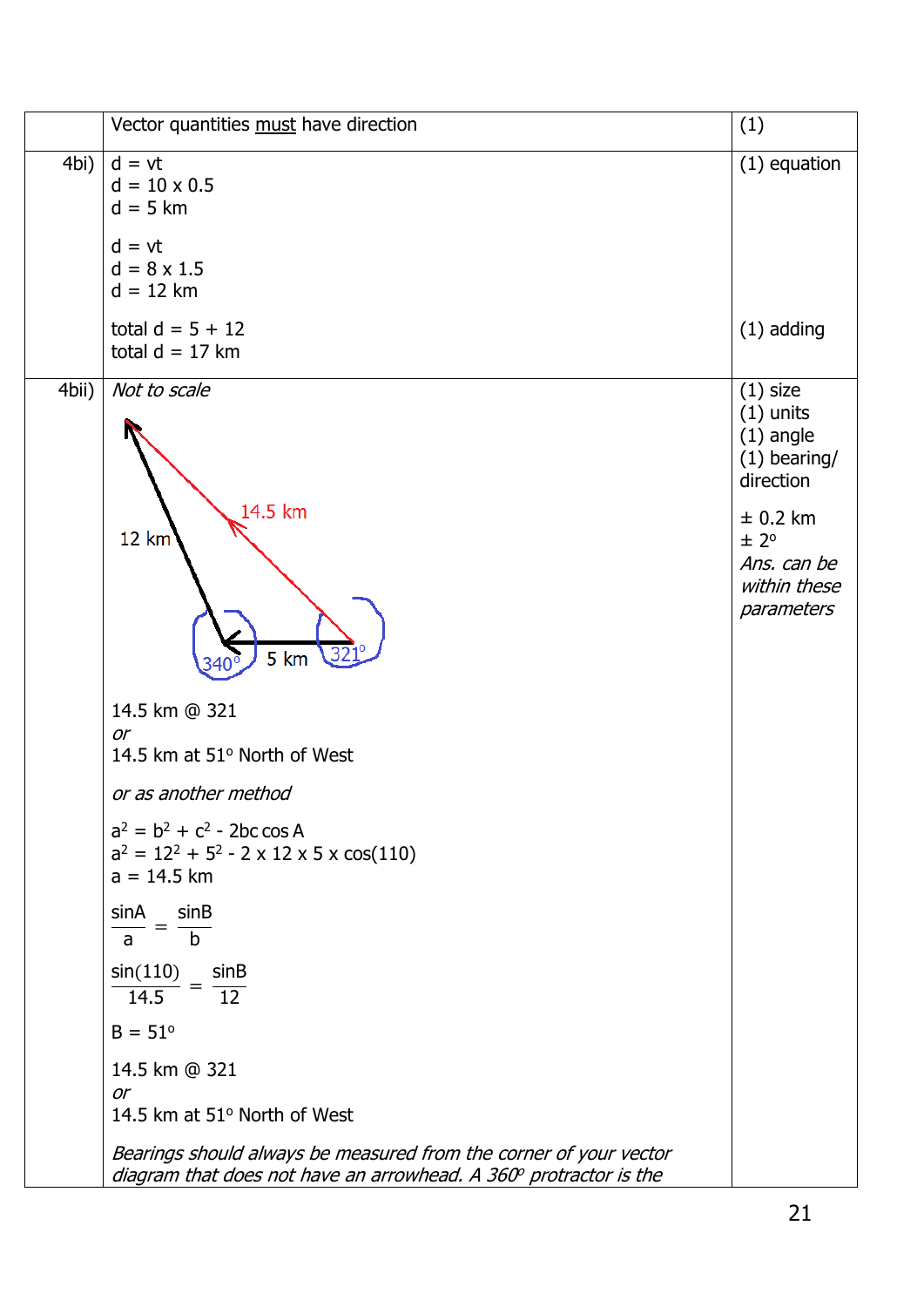|        | easiest way to measure this but remember to always point $0^\circ/360^\circ$ on<br>your protractor up to the top of the page and always work your way<br>round clockwise until you get to your displacement line/vector.                                                                                                                                |                                                                                   |
|--------|---------------------------------------------------------------------------------------------------------------------------------------------------------------------------------------------------------------------------------------------------------------------------------------------------------------------------------------------------------|-----------------------------------------------------------------------------------|
| 4biii) | $s = vt$<br>$14.5 = v \times 2$<br>v = 7.25 km h <sup>-1</sup> @ 321 ( <i>or</i> 7.25 km h <sup>-1</sup> at 51 <sup>o</sup> North of West)<br>In vector diagram questions, velocity must have the same<br>bearing/direction as your displacement (as it's a vector quantity). If<br>bearing/direction not given here then you don't get the third mark. | (1)<br>(1)<br>(1)                                                                 |
| 4c)    | The Admiral arrives first (0.18 hours earlier)<br>Lootin<br>$d = vt$<br>$14.5 = 7.5 \times t$<br>$t = 1.93$ hours<br>time + delay = $1.93 + 0.25$<br>time + delay = $2.18$ hours<br>Admiral                                                                                                                                                             | $(1)$ ans.                                                                        |
|        | $time = 2 hours$                                                                                                                                                                                                                                                                                                                                        | $(1)$ working                                                                     |
| 5ai)   | $F_{\text{adjacent}} = F\cos\theta$<br>$F_{\text{adjacent}} = 4.5 \times 10^3 \times \cos(21)$<br>$F_{\text{adiacent}} = 4.2 \times 10^3$ N                                                                                                                                                                                                             | (1)<br>(1)                                                                        |
| 5aii)  | Unbalanced force = total upwards force - weight $(mg)$<br>Unbalanced force = $(2 \times 4.2 \times 10^3 - (9.8 \times 236))$<br>Unbalanced force = $6087.2$ N<br>$F = ma$<br>$6087.2 = 236 \times a$<br>$a = 25.8$ m s <sup>-2</sup>                                                                                                                    | (1)<br>(1)<br>(1)<br>(1)                                                          |
| 5aiii) | The tension in the cords decreases (as the capsule gets higher)<br>so the unbalanced force decreases.                                                                                                                                                                                                                                                   | (1)<br>(1)                                                                        |
| 5b)    | The occupants and the capsule are both in free-fall, accelerating towards<br>the ground at 9.8 m $s^{-2}$ .<br>9.8 $m s2$ must be mentioned.                                                                                                                                                                                                            | (1)                                                                               |
| 6a)    | Not to scale                                                                                                                                                                                                                                                                                                                                            | $(1)$ size<br>$(1)$ units<br>$(1)$ angle<br>$(1)$ bearing/<br>direction<br>± 10 m |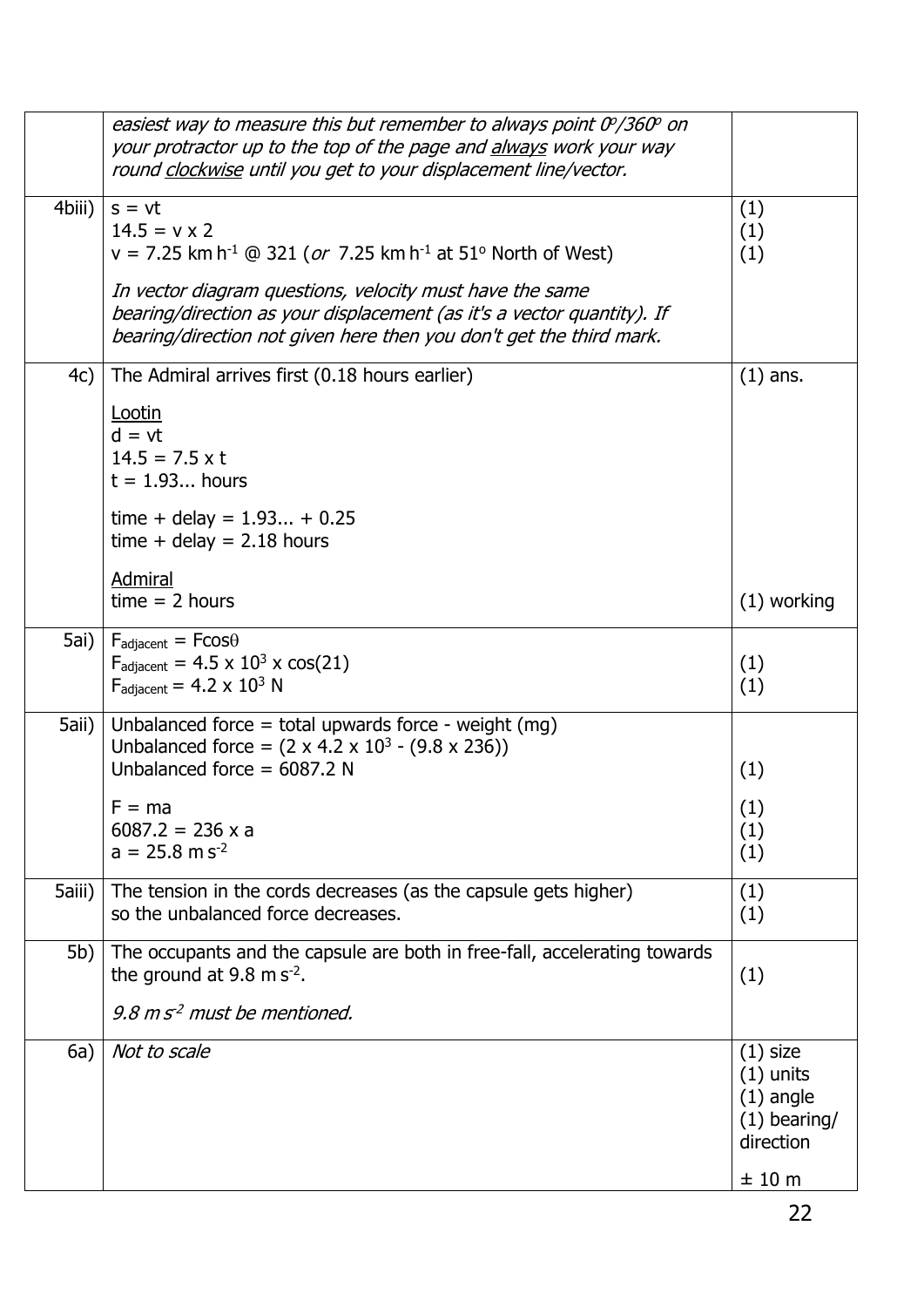|     |                                                                                                                                                                                                                                                                                                                                                                    | ± 2°         |
|-----|--------------------------------------------------------------------------------------------------------------------------------------------------------------------------------------------------------------------------------------------------------------------------------------------------------------------------------------------------------------------|--------------|
|     | 250 m                                                                                                                                                                                                                                                                                                                                                              | Ans. can be  |
|     |                                                                                                                                                                                                                                                                                                                                                                    | within these |
|     | $60^\circ$                                                                                                                                                                                                                                                                                                                                                         | parameters   |
|     | 350 m<br>150 m<br>$38^\circ$                                                                                                                                                                                                                                                                                                                                       |              |
|     | 350 m @ 038<br><b>or</b>                                                                                                                                                                                                                                                                                                                                           |              |
|     | 350 m at 38° East of North                                                                                                                                                                                                                                                                                                                                         |              |
|     | or as another method                                                                                                                                                                                                                                                                                                                                               |              |
|     | $a^2 = b^2 + c^2$ - 2bc cos A<br>$a^2 = 250^2 + 150^2 - 2 \times 250 \times 150 \times \cos(120)$<br>$a = 350$ m                                                                                                                                                                                                                                                   |              |
|     | sinA<br>sinB<br>$=$ $\frac{1}{b}$<br>$\overline{a}$                                                                                                                                                                                                                                                                                                                |              |
|     | sin(120)<br>sinB<br>350<br>$\overline{250}$                                                                                                                                                                                                                                                                                                                        |              |
|     | $B = 38^{\circ}$                                                                                                                                                                                                                                                                                                                                                   |              |
|     | 350 m @ 038                                                                                                                                                                                                                                                                                                                                                        |              |
|     | or<br>350 m at 38 $^{\rm o}$ East of North                                                                                                                                                                                                                                                                                                                         |              |
|     | Bearings should always be measured from the corner of your vector<br>diagram that does not have an arrowhead. A 360° protractor is the<br>easiest way to measure this but remember to always point $0^\circ/360^\circ$ on<br>your protractor up to the top of the page and always work your way<br>round clockwise until you get to your displacement line/vector. |              |
| 6b) | $s = vt$                                                                                                                                                                                                                                                                                                                                                           | (1)          |
|     | $350 = v \times 66$                                                                                                                                                                                                                                                                                                                                                | (1)          |
|     | $v = 5.3 \text{ m s}^{-1}$ @ 038 ( <i>or</i> at 38° East of North)                                                                                                                                                                                                                                                                                                 | (1)          |
|     | In vector diagram questions, velocity must have the same<br>bearing/direction as your displacement (as it's a vector quantity). If<br>bearing/direction not given here then you don't get the third mark.                                                                                                                                                          |              |
| 6c) | $d = vt$                                                                                                                                                                                                                                                                                                                                                           |              |
|     | $400 = 6.5 \times t$                                                                                                                                                                                                                                                                                                                                               |              |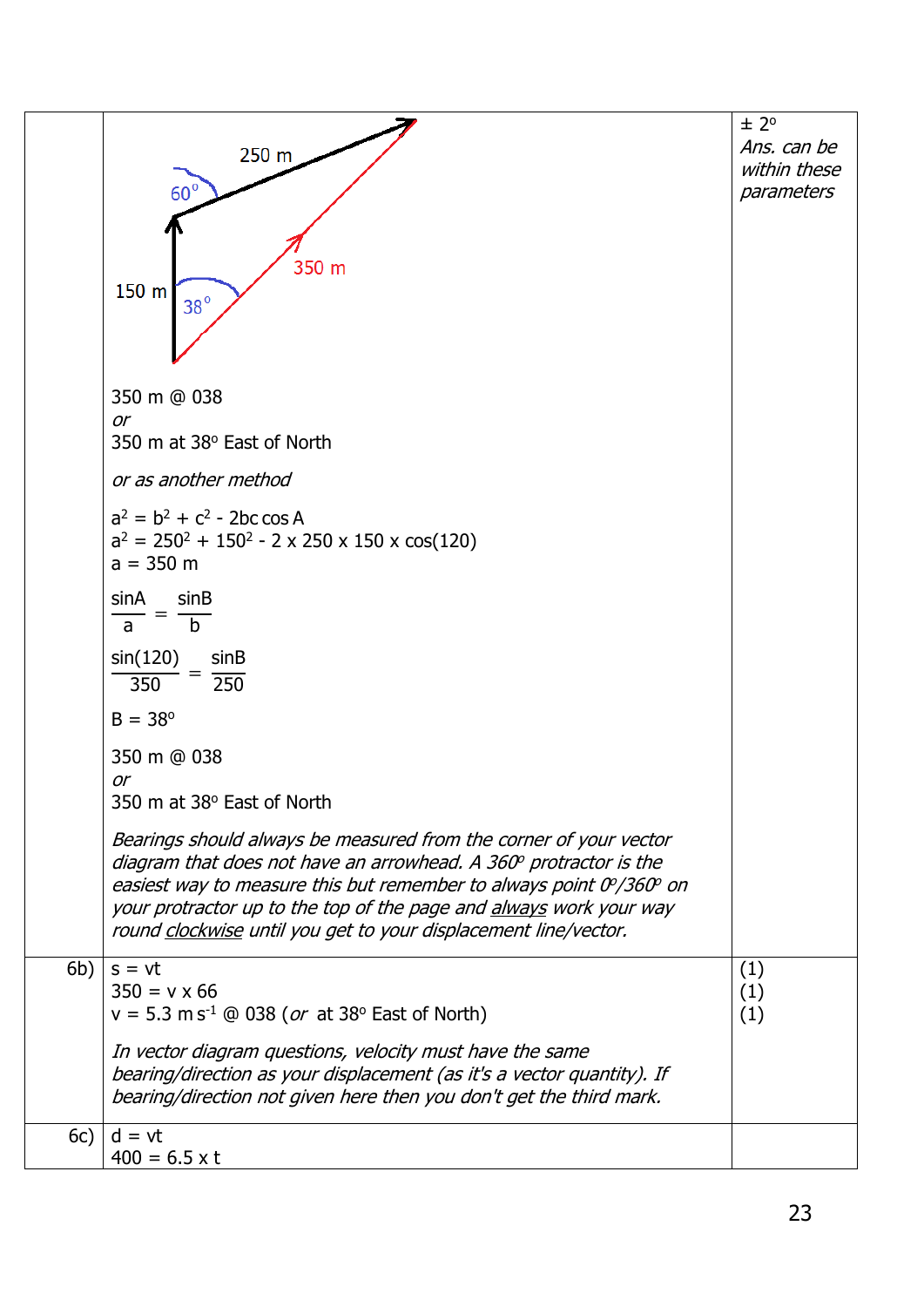|      | $t = 61.5 s$                                                                                                                                                                               | (1) working                                                                                                                            |
|------|--------------------------------------------------------------------------------------------------------------------------------------------------------------------------------------------|----------------------------------------------------------------------------------------------------------------------------------------|
|      | Car Y arrives first (being earlier by 4.5 seconds)                                                                                                                                         | $(1)$ ans.                                                                                                                             |
| 6d)  | Not to scale<br>В<br>$232^\circ$<br>250 m<br>$60^\circ$<br>350 m<br>150 m<br>$38^{\circ}$<br>Α                                                                                             |                                                                                                                                        |
|      | From B to A<br>350 m @ 232<br><b>or</b><br>350 m at 52° West of South<br>Don't need to draw the diagram; this just illustrates what the question<br>means and where the answer comes from. | (1)                                                                                                                                    |
| 7ai) | Not to scale<br>$156^\circ$<br>20 km<br>47 km<br>30 km<br>47 km @ 156<br><b>or</b><br>47 km at 24° East of South                                                                           | $(1)$ size<br>$(1)$ units<br>$(1)$ angle<br>$(1)$ bearing/<br>direction<br>± 1 km<br>± 2°<br>Ans. can be<br>within these<br>parameters |
|      | or as another method                                                                                                                                                                       |                                                                                                                                        |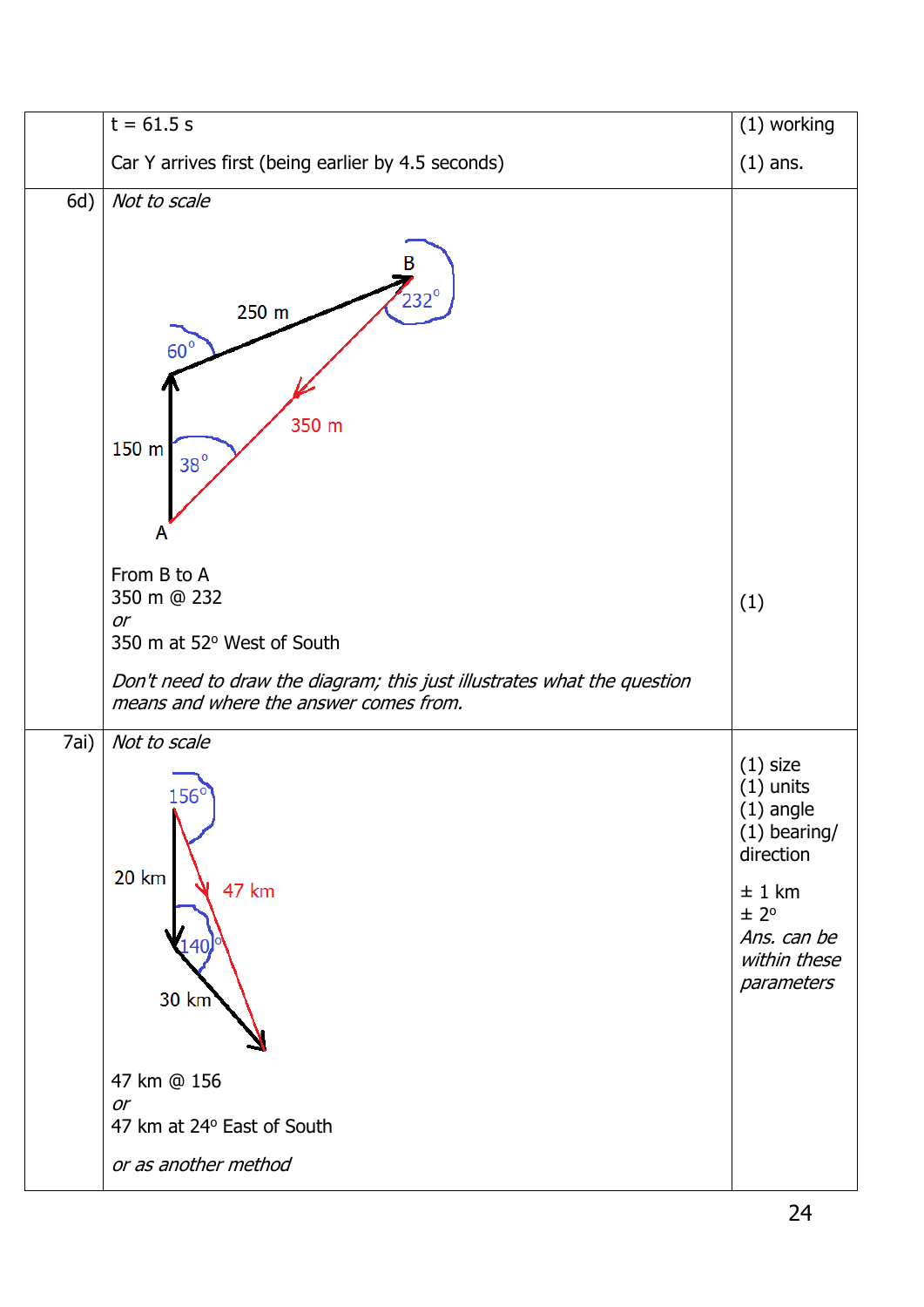|       |                                                                                                                                                                                                                                                                                                                                                        | direction<br>$\pm$ 0.3 km                    |
|-------|--------------------------------------------------------------------------------------------------------------------------------------------------------------------------------------------------------------------------------------------------------------------------------------------------------------------------------------------------------|----------------------------------------------|
|       |                                                                                                                                                                                                                                                                                                                                                        | $(1)$ units<br>$(1)$ angle<br>$(1)$ bearing/ |
| 8ai)  | as there is now an unbalanced force upwards.<br>Not to scale                                                                                                                                                                                                                                                                                           | $(1)$ size                                   |
| 7bii) | It accelerates upwards<br>as the weight is now less than the lift force.<br><b>or</b>                                                                                                                                                                                                                                                                  | (1)<br>(1)                                   |
|       | $W = 119$ kN<br>Answer must be exactly the same as value given for "show" questions. No<br>mark if left as 119000 N                                                                                                                                                                                                                                    |                                              |
| 7bi)  | (Stationary so lift force = weight, as forces are balanced)<br>$W = mg$<br>$W = 1.21 \times 10^4 \times 9.8$<br>$W = 119000 N$                                                                                                                                                                                                                         | (1)<br>(1)                                   |
|       | $v = 52.2 \text{ m s}^{-1}$ @ 156 ( <i>or</i> at 24 <sup>o</sup> East of South)<br>In vector diagram questions, velocity must have the same<br>bearing/direction as your displacement (as it's a vector quantity). If<br>bearing/direction not given here then you don't get the third mark.                                                           | (1)                                          |
| 7aii) | $s = vt$<br>$47000 = v \times 900$                                                                                                                                                                                                                                                                                                                     | (1)<br>(1)                                   |
|       | Bearings should always be measured from the corner of your vector<br>diagram that does not have an arrowhead. A 360° protractor is the<br>easiest way to measure this but remember to always point 0°/360° on<br>your protractor up to the top of the page and always work your way<br>round clockwise until you get to your displacement line/vector. |                                              |
|       | 47 km @ 156<br><b>or</b><br>47 km at 24° East of South                                                                                                                                                                                                                                                                                                 |                                              |
|       | $B = 24^{\circ}$                                                                                                                                                                                                                                                                                                                                       |                                              |
|       | b<br>$\mathsf{a}$<br>sin(140)<br>sinB<br>$\overline{30}$<br>47                                                                                                                                                                                                                                                                                         |                                              |
|       | $a^2 = 30^2 + 20^2 - 2 \times 30 \times 20 \times \cos(140)$<br>$a = 47$ km<br>sinA<br>sinB                                                                                                                                                                                                                                                            |                                              |
|       | $a^2 = b^2 + c^2$ - 2bc cos A                                                                                                                                                                                                                                                                                                                          |                                              |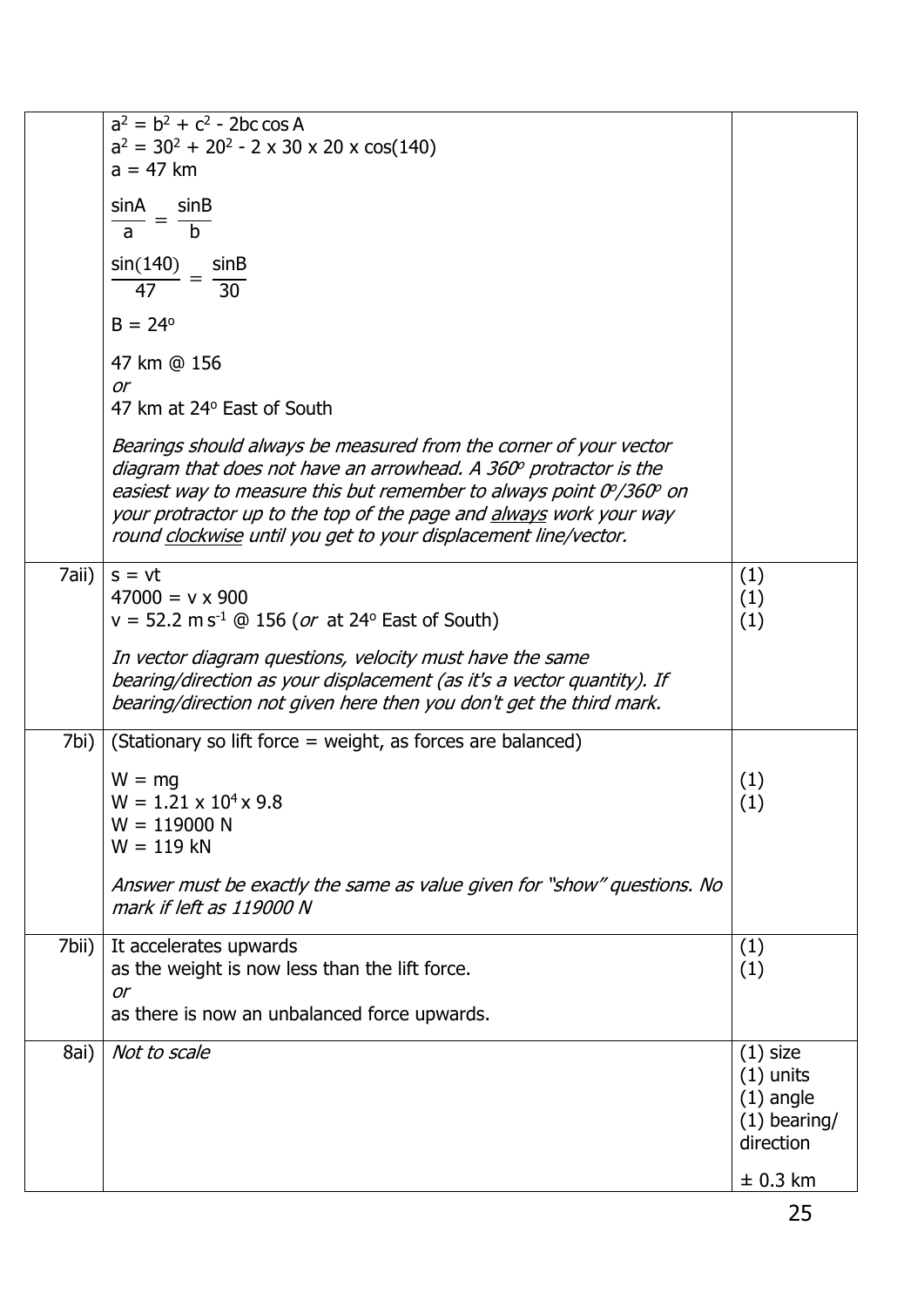|       | $154^\circ$<br>12 km<br>$200^\circ$<br>15 km<br>15.7 km                                                                                                                                                                                                                                                                                                            | ± 2°<br>Ans. can be<br>within these<br>parameters |
|-------|--------------------------------------------------------------------------------------------------------------------------------------------------------------------------------------------------------------------------------------------------------------------------------------------------------------------------------------------------------------------|---------------------------------------------------|
|       | 15.7 km @ 154<br><b>or</b><br>15.7 km at 64° South of East                                                                                                                                                                                                                                                                                                         |                                                   |
|       | or as another method                                                                                                                                                                                                                                                                                                                                               |                                                   |
|       | $a^2 = b^2 + c^2$ - 2bc cos A<br>$a^2 = 15^2 + 12^2 - 2 \times 15 \times 12 \times \cos(70)$<br>$a = 15.7$ km                                                                                                                                                                                                                                                      |                                                   |
|       | sinA<br>sinB<br>$\overline{b}$<br>$\mathsf{a}$                                                                                                                                                                                                                                                                                                                     |                                                   |
|       | sin(70)<br>sinB<br>$\frac{15.7}{15.7}$ = $\frac{1}{15}$                                                                                                                                                                                                                                                                                                            |                                                   |
|       | $B = 64^{\circ}$                                                                                                                                                                                                                                                                                                                                                   |                                                   |
|       | 15.7 km @ 154<br>or                                                                                                                                                                                                                                                                                                                                                |                                                   |
|       | 15.7 km at 64° South of East                                                                                                                                                                                                                                                                                                                                       |                                                   |
|       | Bearings should always be measured from the corner of your vector<br>diagram that does not have an arrowhead. A 360° protractor is the<br>easiest way to measure this but remember to always point $0^\circ/360^\circ$ on<br>your protractor up to the top of the page and always work your way<br>round clockwise until you get to your displacement line/vector. |                                                   |
| 8aii) | $s = vt$<br>15700 m = $v \times 4500$<br>$v = 3.49 \text{ m s}^{-1}$ @ 154 ( <i>or</i> at 64 <sup>o</sup> South of East)                                                                                                                                                                                                                                           | (1)<br>(1)<br>(1)                                 |
|       | In vector diagram questions, velocity must have the same<br>bearing/direction as your displacement (as it's a vector quantity). If<br>bearing/direction not given here then you don't get the third mark.                                                                                                                                                          |                                                   |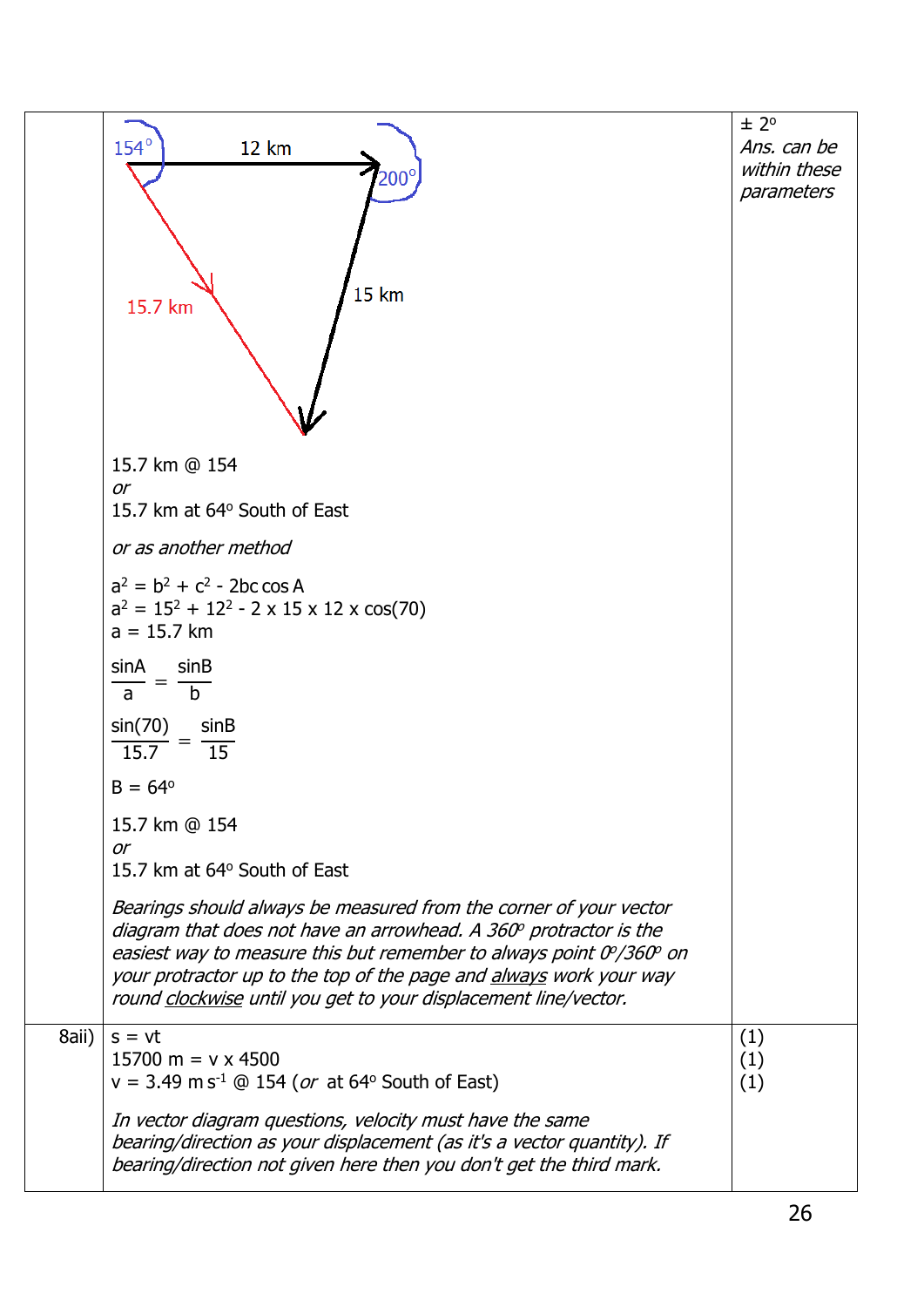| 8bi)  | 15.7 km @ 154<br>or<br>15.7 km at 64° South of East                                                                                                                                                                                                                                                                                                                          | (1)                                                                                                                                    |
|-------|------------------------------------------------------------------------------------------------------------------------------------------------------------------------------------------------------------------------------------------------------------------------------------------------------------------------------------------------------------------------------|----------------------------------------------------------------------------------------------------------------------------------------|
|       | Started and ended at the same points as cyclist X so same final<br>displacement.                                                                                                                                                                                                                                                                                             |                                                                                                                                        |
| 8bii) | $d = vt$<br>$33 = 22 \times t$<br>$t = 1.5$ hours<br>$s = vt$<br>$15700 = v \times 5400$<br>$v = 2.91 \text{ m s}^{-1}$ @ 154 ( <i>or</i> at 64° South of East)<br>In vector diagram questions, velocity must have the same<br>bearing/direction as your displacement (as it's a vector quantity). If<br>bearing/direction not given here then you don't get the third mark. | (1)<br>(1)<br>(1)<br>(1)                                                                                                               |
| 9ai)  | A single force which will have the same effect as a combination of forces.                                                                                                                                                                                                                                                                                                   | (1)                                                                                                                                    |
| 9aii) | Not to scale<br>900 N<br>1730 N<br>$110^{\circ}$<br>$49^\circ$<br>1200 N<br>ground                                                                                                                                                                                                                                                                                           | $(1)$ size<br>$(1)$ units<br>$(1)$ angle<br>$(1)$ bearing/<br>direction<br>± 30 N<br>± 2°<br>Ans. can be<br>within these<br>parameters |
|       | 1730 N at 49° relative to the ground<br><b>or</b><br>1730 N at 41° relative to the vertical<br>or as another method<br>$a^2 = b^2 + c^2$ - 2bc cos A<br>$a^2 = 1200^2 + 900^2 - 2 \times 1200 \times 900 \times \cos(110)$<br>$a = 1730 N$<br>sinB<br>sinA<br>$\mathbf b$<br>$\mathsf{a}$<br>sin(110)<br>sinB<br>1200<br>1730                                                |                                                                                                                                        |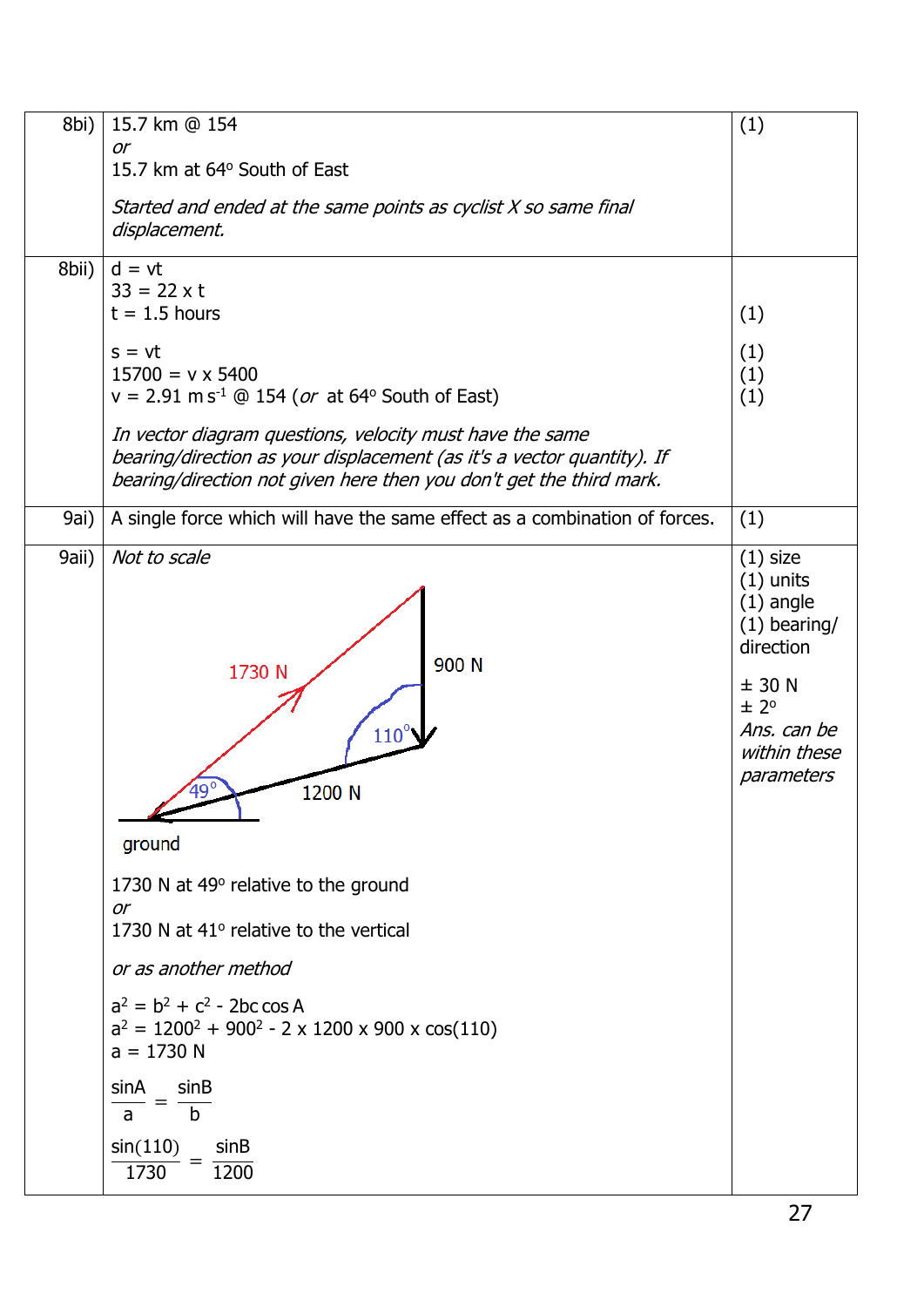|         | $B = 41^{\circ}$                                                                            |               |
|---------|---------------------------------------------------------------------------------------------|---------------|
|         | 1730 N at $41^\circ$ relative to the vertical                                               |               |
|         | or                                                                                          |               |
|         | 1730 N at 49° relative to the ground                                                        |               |
| 9b)     | The vertical component of the force exerted by the parasail is greater                      | (1)           |
|         | than the weight of the parascender.                                                         | (1)           |
|         | <b>or</b>                                                                                   | or            |
|         | There in now an unbalanced force (upwards)                                                  | $(1)$ mark    |
|         | or                                                                                          | only          |
|         | The upwards force is greater than the downwards force                                       |               |
| 10ai)   | (Hovering at a constant height (stationary) so the upward force = weight,                   |               |
|         | as the forces are balanced)                                                                 |               |
|         | $W = mg$                                                                                    | (1)           |
|         | $W = 6.75 \times 9.8$                                                                       | (1)           |
|         | $W = 66.2 N$                                                                                | (1)           |
| 10aii)  | $P = V^2/R$                                                                                 | (1)           |
|         | $P = 122/9.6$                                                                               | (1)           |
|         | $P = 15 W$                                                                                  | (1)           |
| 10aiii) | The drone accelerates upwards                                                               | (1)           |
|         | as the weight is now less than the upwards force (so unbalanced force).                     | (1)           |
|         |                                                                                             |               |
| 10b)    | $W = mg$<br>$W = 3.4 \times 9.8$                                                            |               |
|         | $W = 33.32 N$                                                                               | $(1)$ weight  |
|         |                                                                                             |               |
|         | Tension = Share of Weight $\div \cos\theta$ (two cables so half of the weight each)<br>1/2W |               |
|         | $T = \frac{1}{\cos \theta}$                                                                 | $(1)$ halving |
|         |                                                                                             | weight        |
|         | $T = \frac{V_2 \times 33.32}{\cos(35)}$                                                     | $(1)$ sub.    |
|         | $T = 20.3 N$                                                                                |               |
|         |                                                                                             | $(1)$ ans.    |
| 11a)    | $W = mg$                                                                                    | (1)           |
|         | $W = 55 \times 9.8$                                                                         | (1)           |
|         | $W = 539 N$                                                                                 | (1)           |
| 11b)    | Tension = Share of Weight $\div$ cos $\theta$ (only one rope so it gets all the weight)     |               |
|         | W                                                                                           | (1)           |
|         | $T = \frac{1}{\cos \theta}$                                                                 |               |
|         | 539                                                                                         | (1)           |
|         | $T = \frac{1}{\cos(15)}$                                                                    |               |